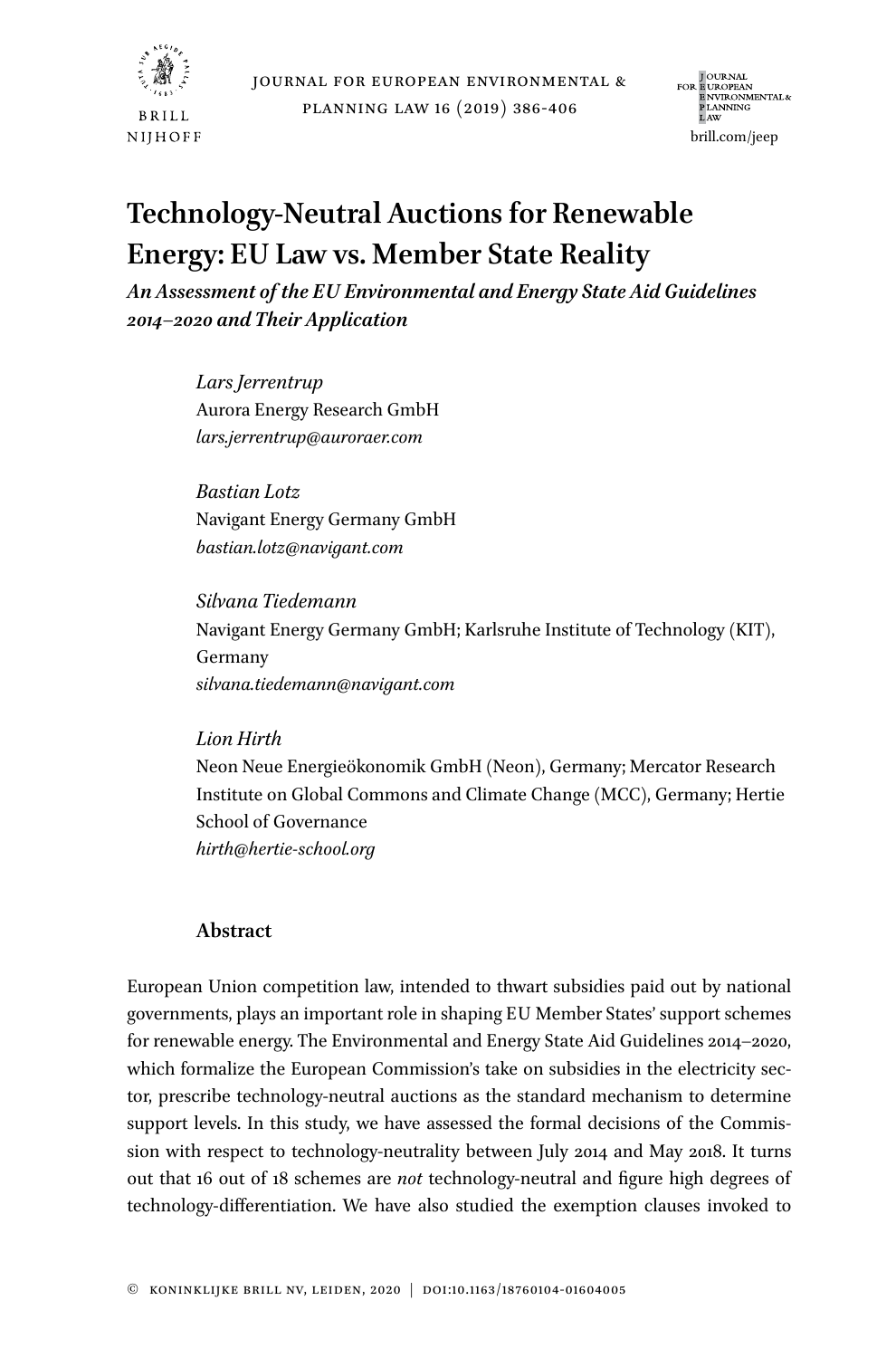justify technology-discrimination, finding that the most ambiguous clause is used most frequently, and that the application and level of scrutiny varies strongly from case to case. The State Aid Guidelines are meant to increase transparency and legal certainty. We find that with respect to technology-neutral auctions for renewable energy, the Guidelines fail to deliver on their purpose.

## **Keywords**

renewable energy auctions – State Aid Guidelines – EEAG

## **1 Introduction**

Electricity from renewable energy sources (res-E) is on the rise. Global wind and solar power capacity for electricity generation has reached 900 GW, after annual additions exceeded 100 GW three years in a row,<sup>1</sup> outstripping the combined additions of nuclear, natural gas and coal capacity.<sup>2</sup> As of 2017, wind and solar energy supply more than 10% of all electricity in as many as 14 out of 33 member states of the International Energy Agency.<sup>[3](#page-1-2)</sup>

shore wind developers even refrained from public support and will refinance Auctions for res-E have played an important role in driving the boom. In the last decade, the number of countries having implemented procurement auctions for res-E increased more than tenfold, from 6 in 2005 to more than 67 by 2016.[4](#page-1-3) One reason for the rapid adoption of auctions as a policy instrument is the dramatic fall in prices in recent years. In 2016, countries such as Mexico, Chile, Peru, the US, and Morocco achieved prices for solar and wind below  $\text{USD }$  40 per MWh.<sup>5</sup> Records that were undercut shortly after, e.g. with a bid of USD 18 per MWh for onshore wind in Mexico and USD 18 per MWh for solar in Saudi Arabia.<sup>6</sup> In Germany and the Netherlands, off-

<span id="page-1-0"></span><sup>1</sup> *ren21*, Renewables 2017 Global Status Report, 2017.

<span id="page-1-1"></span><sup>2</sup> *Bloomberg New Energy Finance (bnef),* New Energy Outlook 2018, 2017.

<span id="page-1-2"></span><sup>3</sup> *International Energy Agency (iea)*, Monthly electricity statistics, 2017, retrieved from [http://](http://www.iea.org/statistics/monthlystatistics/monthlyelectricitystatistics/) [www.iea.org/statistics/monthlystatistics/monthlyelectricitystatistics/](http://www.iea.org/statistics/monthlystatistics/monthlyelectricitystatistics/).

<span id="page-1-3"></span><sup>4</sup> *International Renewable Energy Agency (irena),* Renewable Energy Auctions: Analysing 2016, 2017.

<span id="page-1-4"></span><sup>5</sup> Id.

<span id="page-1-5"></span><sup>6</sup> *Centro Nacional de Control de Energía (cenace)*, Anuncian sener y cenace Resultados Preliminares de La Tercera Subasta de Largo Plazo, 2017, retrieved from [https://www.gob.mx/](https://www.gob.mx/cenace/prensa/anuncian-sener-y-cenace-resultados-preliminares-de-la-tercera-subasta-de-largo-plazo-141668) [cenace/prensa/anuncian-sener-y-cenace-resultados-preliminares-de-la-tercera-subasta-de](https://www.gob.mx/cenace/prensa/anuncian-sener-y-cenace-resultados-preliminares-de-la-tercera-subasta-de-largo-plazo-141668) [-largo-plazo-141668](https://www.gob.mx/cenace/prensa/anuncian-sener-y-cenace-resultados-preliminares-de-la-tercera-subasta-de-largo-plazo-141668).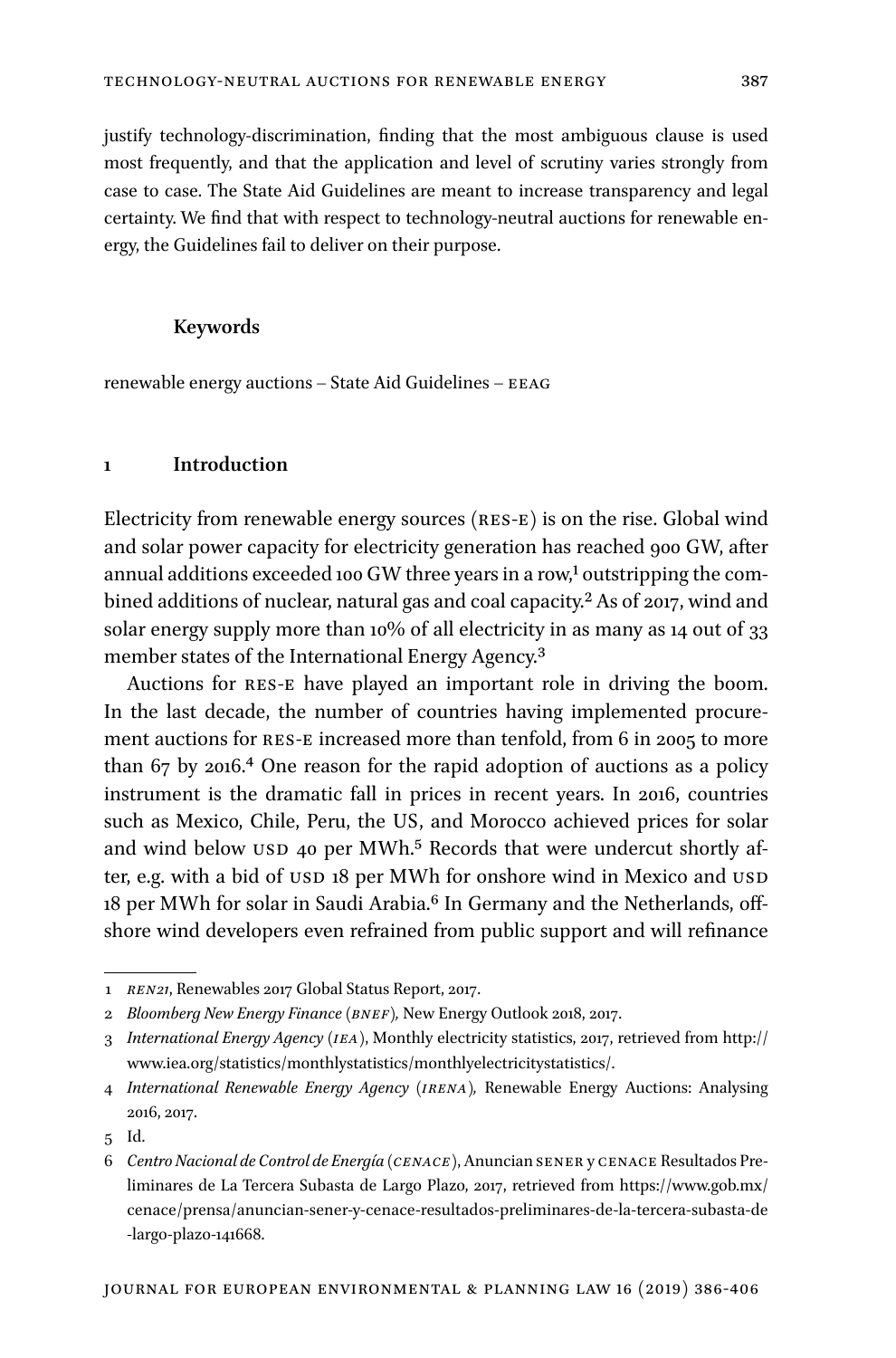Jerrentrup et al.

their projects entirely on the electricity market.<sup>7</sup> According to the IEA, the global mean average price for the most recent auctions was below USD 50 per MWh for both wind and solar energy.[8](#page-2-1)

res-E auctions have many design parameters that determine success or failure, including auction procedure (static vs. dynamic, pricing rule et cetera), conditions for participation (technical requirements, financial bid bonds et cetera), deadlines and penalties (timing, fines for non-compliance), and the institutional setup.[9](#page-2-2) A particularly prominent design element in both the academic and policy debate is technology-discrimination, i.e. the question if separate technology-specific auctions for different generation technologies or joint technology-neutral auctions should be conducted. There is disagreement in the literature on the net benefits of technology-discrimination. The main argument in favor of introducing technology-neutral auctions pertains to the minimization of generation costs, i.e. creating static efficiency. Rationales usually brought forward to justify technology-discrimination include enhancing dynamic efficiency, minimizing total system costs, and promoting secondary policy objectives such as local industrial development, among others[.10](#page-2-3)

7 ferred way of determining the level of payments in res-E support schemes The European Commission sees technology-neutral auctions as the pre-

<span id="page-2-0"></span><sup>7</sup> *Federal Network Agency (BNetzA)*, WindSeeG – 2. Ausschreibung für bestehende Projekte nach § 26 WindSeeG – Ergebnisse der 2. Ausschreibung vom 01.04.2018 – Bekanntgabe der Zuschläge, 2018, retrieved from [https://www.bundesnetzagentur.de/DE/Service-](https://www.bundesnetzagentur.de/DE/Service-Funktionen/Beschlusskammern/1_GZ/BK6-GZ/2018/2018_0001bis0999/BK6-18-001/Ergebnisse_zweite_ausschreibung.pdf?__blob=publicationFile&v=3)[Funktionen/Beschlusskammern/1\\_GZ/BK6-GZ/2018/2018\\_0001bis0999/BK6-18-001/](https://www.bundesnetzagentur.de/DE/Service-Funktionen/Beschlusskammern/1_GZ/BK6-GZ/2018/2018_0001bis0999/BK6-18-001/Ergebnisse_zweite_ausschreibung.pdf?__blob=publicationFile&v=3) [Ergebnisse\\_zweite\\_ausschreibung.pdf?\\_\\_blob=publicationFile&v=3.](https://www.bundesnetzagentur.de/DE/Service-Funktionen/Beschlusskammern/1_GZ/BK6-GZ/2018/2018_0001bis0999/BK6-18-001/Ergebnisse_zweite_ausschreibung.pdf?__blob=publicationFile&v=3); *Federal Network Agency (BNetzA)*, WindSeeG – 1. Ausschreibung für bestehende Projekte nach § 26 WindSeeG – Ergebnisse der 1. Ausschreibung vom 01.04.2017 – Bekanntgabe der Zuschläge, 2017, retrieved from [https:///www.bundesnetzagentur.de/DE/Service](https://www.bundesnetzagentur.de/DE/Service-Funktionen/Beschlusskammern/1_GZ/BK6-GZ/2017/2017_0001bis0999/BK6-17-001/Ergebnisse_erste_Ausschreibung.pdf?__blob=publicationFile&v=3) [-Funktionen/Beschlusskammern/1\\_GZ/BK6-GZ/2017/2017\\_0001bis0999/BK6-17](https://www.bundesnetzagentur.de/DE/Service-Funktionen/Beschlusskammern/1_GZ/BK6-GZ/2017/2017_0001bis0999/BK6-17-001/Ergebnisse_erste_Ausschreibung.pdf?__blob=publicationFile&v=3) -001/Ergebnisse\_erste\_Ausschreibung.pdf?\_blob=publicationFile&v=3.; Government of the Netherlands, Nuon Wins Permit for Dutch Offshore Wind Farm without Subsidy, 2018, retrieved from [https://www.government.nl/latest/news/2018/03/19/](https://www.government.nl/latest/news/2018/03/19/nuon-wins-permit-for-dutch-offshore-wind-farm-without-subsidy) [nuon-wins-permit-for-dutch-offshore-wind-farm-without-subsidy](https://www.government.nl/latest/news/2018/03/19/nuon-wins-permit-for-dutch-offshore-wind-farm-without-subsidy).

<span id="page-2-1"></span><sup>8</sup> *International Energy Agency (iea)*, Renewables 2017, 2017.

<span id="page-2-2"></span><sup>9</sup> *Wigand, F. et al*., Auctions for renewable energy support: Lessons learnt from international experiences. aures Report D4.2, 2016.; *Gephart, M., Klessmann, C. & Wigand, F.*, Renewable energy auctions – When are they (cost-)effective?, Energy & Environment 2016 (28), pp. 145–165.; *irena, supra* note 4 at p. 387.

<span id="page-2-3"></span><sup>10</sup> *del Río, P.*, Designing auctions for renewable electricity support. Best practices from around the world. *Energy for Sustainable Development 2017* (*41)*, pp. 1–13.; *Gephart, Klessmann & Wigand, supra* note 9.; *Kreiss, J. et al.*, Different cost perspectives for renewable energy support: Assessment of technology-neutral and discriminatory auctions, forthcomming, 2017.; *Wigand et al., supra* note 9.; *Winkler, J., Magosch, M., & Ragwitz, M.*,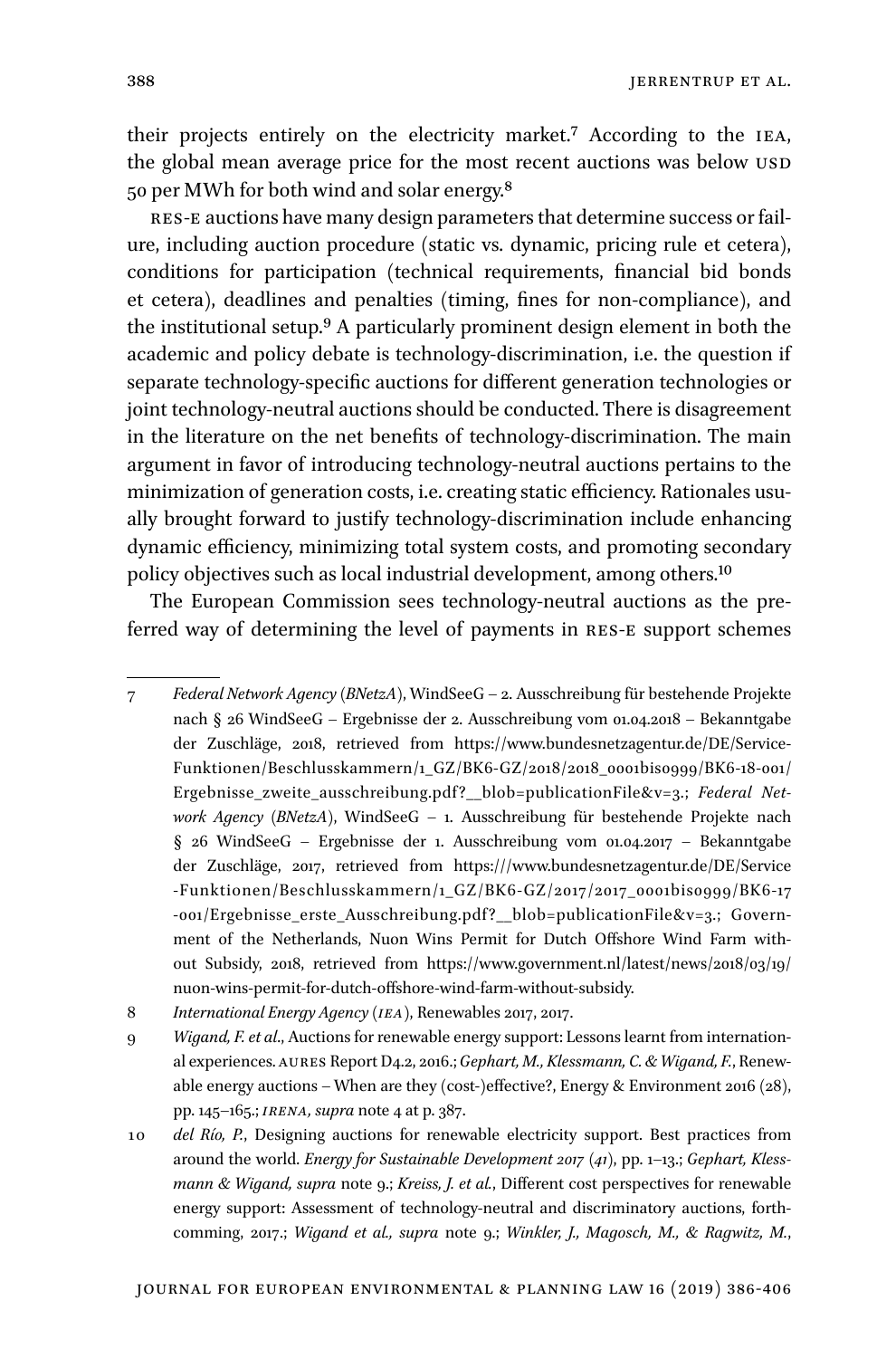(such as feed-in-tariffs, feed-in-premiums, or contracts for differences). This objective has been enforced through state aid control as part of EU competition policy. In particular, the Environmental and Energy State Aid Guidelines 2014–2020 (eeag), which formalize the EU Commission's approach to state aid control in the energy sector, prescribe technology-neutral auctions as the standard mechanism to determine support levels. However, the EEAG also provide a number of exemptions from this rule. Only recently, the principle of technology neutrality together with its exemption clauses have also found their way into the new Renewable Energy Directive (RED II).

Yet, it seems that most EU Member States, who are in charge of designing support schemes subject to EU state aid control, continue to implement technology-specific auctions. This paper addresses this apparent discrepancy. We do so by analyzing European Commission decisions on Member States' res-E support schemes that have been formally notified for mandatory state aid clearance. Based on a document analysis of all formal decision letters to Member States between 1 July 2014 and 31 May 2018, we are addressing two research questions:

- (1) Are EU Member States implementing technology-neutral auctions? (They don't.)
- (2) Which exemptions stated in the EEAG are invoked by the EU Commission to justify derogations from the technology-neutrality requirement? (Mostly a broad, unspecific exemption clause.)

We find that out of 18 notifications, only two schemes are technology-neutral as notified. However, these two schemes have not been implemented yet, but those Member States have only committed themselves to introduce technology-neutral res-E auctions in the future. All other notified support schemes subject to the technology-neutrality requirement deviate from this principle. Moreover, in all but two of these cases, the Commission draws on an exemption that is broad, vague and indeed quite tautological (*Need for diver* $sification)$  rather than relying on more precise exemptions stated in the EEAG (e.g. *System costs* and *Network constraints*). In other words, we find that the Commission readily accepts Member States' justifications of technology-discrimination in their res-E support schemes without thorough substantiation, and thus refrains from a strict hierarchical enforcement of the technologyneutrality requirement.

Effectiveness and efficiency of auctions for supporting renewable electricity – What can we learn from recent experiences?, Renewable Energy 2018 (119), pp. 473–489.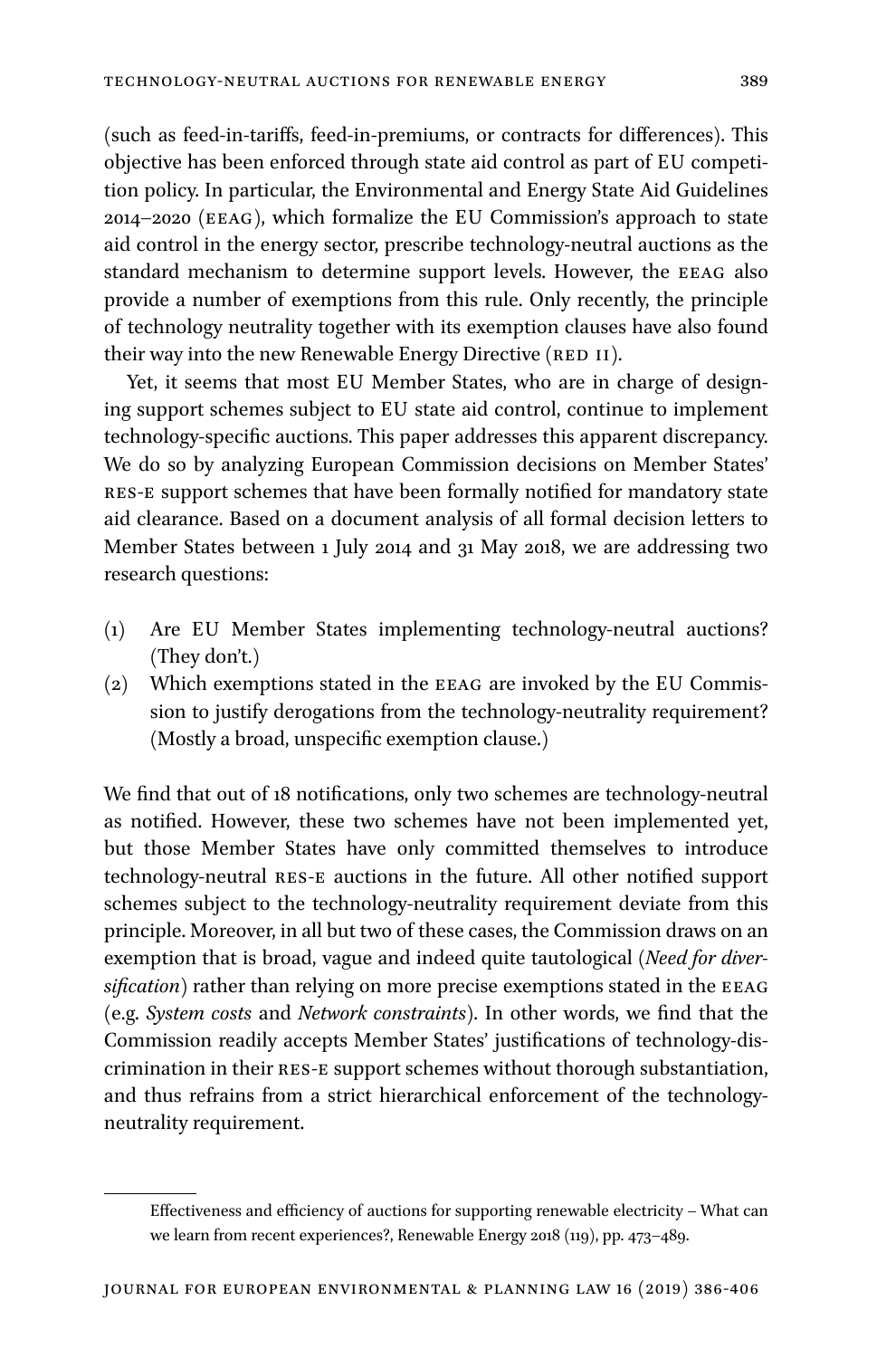These findings are of particular legal and policy importance for the revision of the Environmental and Energy State Aid Guidelines for the period after 2020 and for the implementation of the recently agreed upon RED II. The RED II sets rules of general nature. It adopts technology-neutrality as a guiding principle and Member States may apply technology-specific auctions only by invoking the same exemption clauses currently foreseen in the State Aid Guidelines and discussed in this paper. The revision of the State Aid Guidelines is expected to start soon. Both reforms of EU law will highly benefit from the systematic review of the past notifications conducted in this paper.

This paper proceeds as follows. Chapter 2 gives an overview of the EEAG and introduces a conceptual framework of technology-discrimination. The paper continues by describing the filters applied to identify relevant cases, the data set of the notification decisions, and the methodology for their evaluation in chapter 3. Chapter 4 and 5 discuss the first and second research question respectively. Chapter 6 concludes.

## **2 Background**

This section provides legal and historical background on the eeag and introduces our definition of technology-neutrality in res-E auctions.

## **2.1** *The eeag*

The single market is among the founding principles of the European Union and its predecessors. Until today, competition policy remains an area where the European Commission has far-reaching competencies, much more than in other policy fields such as energy. Fending off subsidies ("state aid") granted by national governments to domestic industry is among the prime objectives to implement the common market. The Commission regularly publishes sectoral guidelines specifying the principles of its application of state aid law in order to increase transparency, predictability and legal certainty for Member States; these are called State Aid Guidelines.<sup>11</sup>

In recent years, Member States' RES-E support policies have increasingly fallen within the scope of application of EU state aid law[.12](#page-4-1) This process was

<span id="page-4-0"></span><sup>11</sup> *F. Pause*, Die Beihilfeleitlinien der Kommission für den Energie- und Umweltbereich – eine kritische Würdigung, in: T. Müller & H. Kahl (eds.), Erneuerbare Energien in Europa, 2015, pp. 219–251.

<span id="page-4-1"></span><sup>12</sup> *M.-C. Fuchs & F. Peters*, Die Europäische Kommission und die Förderung erneuerbarer Energien in Deutschland – Eine Bewertung des eeg-Beihilfeverfahrens und der neuen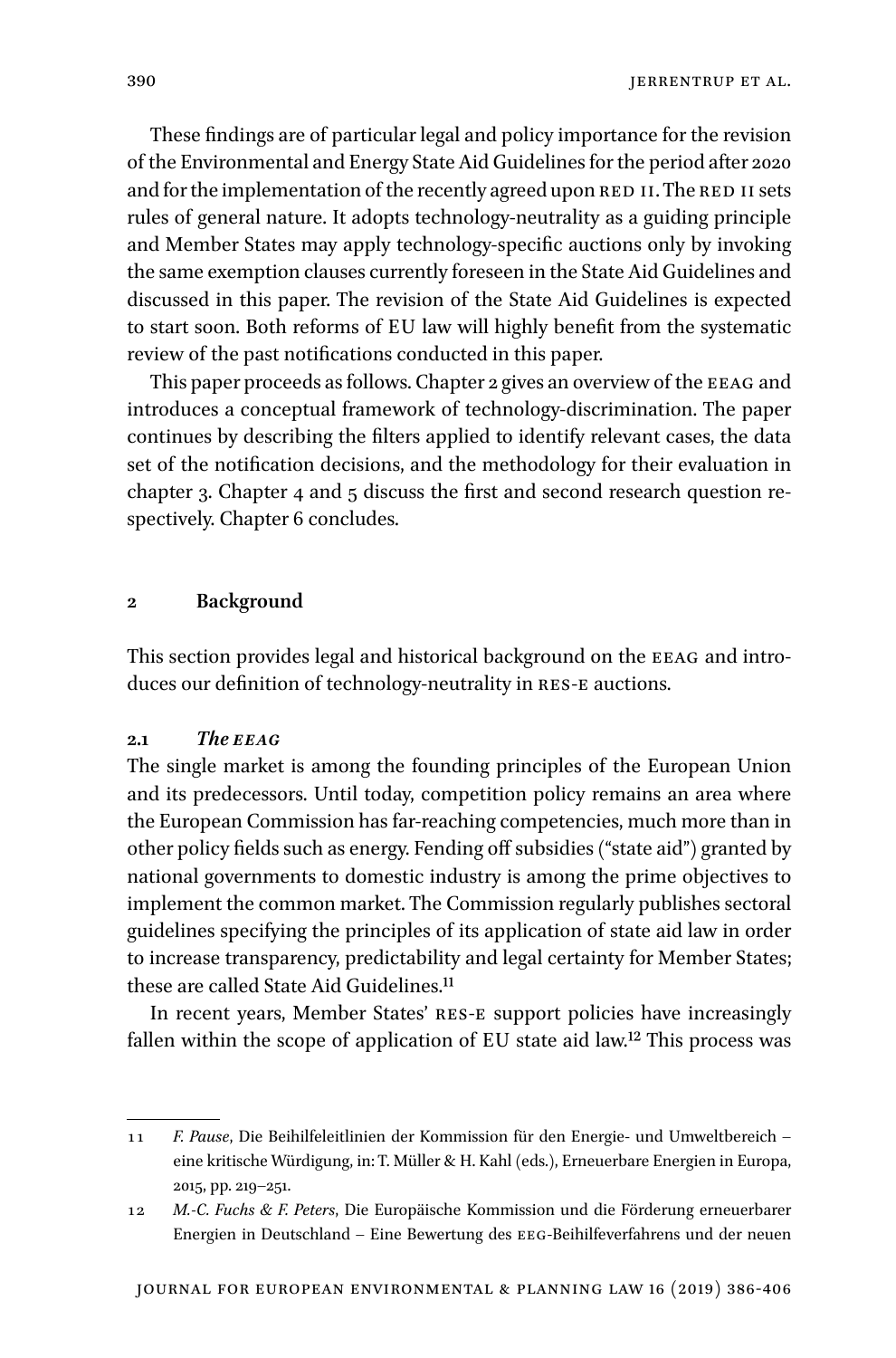largely driven by the European Commission's 2014 decision to classify the German Renewable Energy Sources Act (EEG) from 2012 as state aid – setting up a precedent for subjecting Member States' RES-E support schemes to state aid control. Since then, Member States have principally been required to notify their support schemes to the Commission ahead of implementation. Through its legally binding decisions, the Commission has been entitled to ask Member States to abolish or alter unlawful schemes. Note in this context that while the Commission's decision on the EEG 2012 has recently been nullified by the ECJ in its ruling from 28 March 2019,[13](#page-5-0) this has no automatic implications for the general applicability of EU state aid law to Member States' res-E schemes at large.<sup>[14](#page-5-1)</sup> This is due to the limited scope of the ECJ ruling, which only assesses the state aid character of the eeg 2012, while other res-E support schemes would still have to be assessed on a case-by-case basis.

For scrutinizing RES-E support schemes, the European Commission applies the eeag. Their introduction in 2014 means a significant increase in the regula-tory density of state aid law in the energy sector.<sup>[15](#page-5-2)</sup> The European Commission mentions increasing res-E market integration and reducing res-E support levels as their primary objectives.<sup>[16](#page-5-3)</sup> The EEAG include a number of detailed regulations on the design of res-E support, significantly narrowing down the degrees of freedom for Member States[.17](#page-5-4)

Umwelt- und Energiebeihilfeleitlinien mit einem kritischen Blick auf die Leitlinien der Kommission, Recht der Energiewirtschaft 2014, pp. 409–416.; *W. Michl*, Der lange Arm des Staates – zur beihilfenrechtlichen Einordnung der eeg-Umlage, Zeitschrift für Europäisches Umwelt- und Planungsrecht 2016 (14), pp. 259–262.; *P. Stöbener de Mora*, Das Urteil des EuG zum Beihilfecharakter des eeg 2012, Europäische Zeitschrift für Wirtschaftsrecht 2016 (27), pp. 539–542.

<span id="page-5-0"></span><sup>13</sup> ecj Judgement: Case C-405/16 P, Federal Republic of Germany v European Commission [2019].

<span id="page-5-1"></span><sup>14</sup> Stiftung Umweltenergierecht, Das eeg 2012 ist keine Beihilfe – was genau bedeutet das EuGH-Urteil? Fragen und Antworten, Hintergrundpapier, Würzburger Berichte zum Umweltenergierecht Nr. 41, 2019, p. 7.

<span id="page-5-2"></span><sup>15</sup> *H. Kahl*, Viele Wege führen nach Rom: Die Preisfindung bei der Förderung erneuerbarer Energien im Beihilferecht der EU und Subventionsrecht der wto, Zeitschrift für Umweltrecht 2015, pp. 67–73.

<span id="page-5-3"></span><sup>16</sup> European Commission, Impact Assessment accompanying the document Communication from the Commission Guidelines on State environmental protection and energy for 2014– 2020, swd(2014) 139, Brussels, 2014, retrieved from [http://ec.europa.eu/smart-regulation/](http://ec.europa.eu/smart-regulation/impact/ia_carried_out/docs/ia_2014/swd_2014_0139_en.pdf) [impact/ia\\_carried\\_out/docs/ia\\_2014/swd\\_2014\\_0139\\_en.pdf](http://ec.europa.eu/smart-regulation/impact/ia_carried_out/docs/ia_2014/swd_2014_0139_en.pdf).

<span id="page-5-4"></span><sup>17</sup> *E. Szyszczak*, Time for Renewables to Join the Market: the New Guidelines on State Aid for Environmental Protection and Energy, Journal of European Competition Law & Practice 2014 (5), pp. 616–623.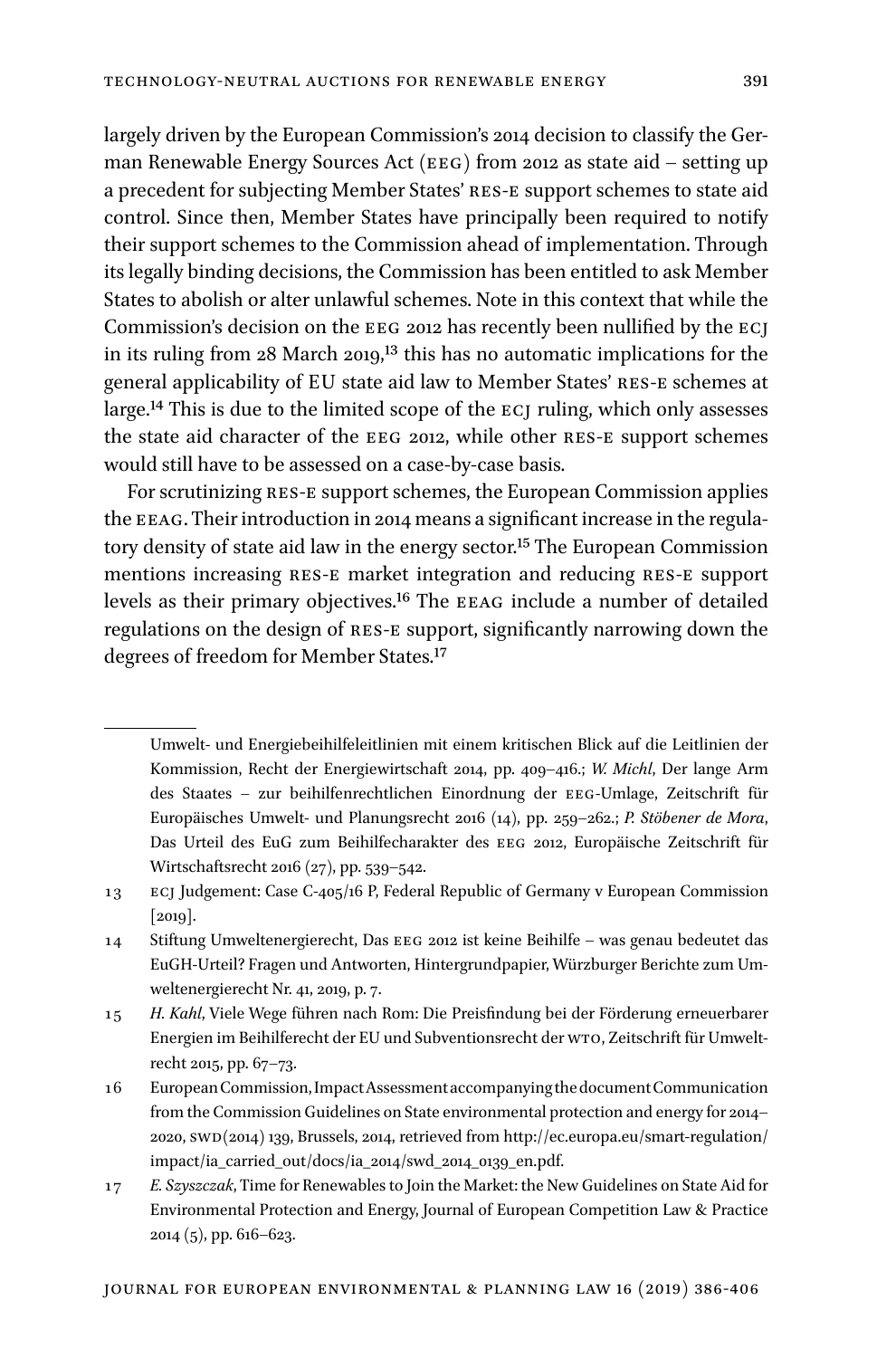In principle, point 126 third and fourth paragraph eeag requires that support is granted through "competitive bidding processes on the basis of clear, transparent and non-discriminatory criteria […] open to all generators producing electricity from renewable energy sources on a non-discriminatory basis".[18](#page-6-0) In other words, support schemes  $(1)$  have to be based on auctions and  $(2)$  these auctions have to be technology-neutral. There are few exemptions from (1), such as a transitional phase (point 126 first paragraph eeag) and *de minimis* rules for small-scale assets (point 127 EEAG), among others.

For this paper, we are interested in the exemptions from technology-neutrality (2) specified in the eeag. Member States can introduce technology-specific auctions only if technology-neutrality would lead to a suboptimal result. As such, point 126 fifth paragraph EEAG lists the following justifications to derogate from the technology-neutrality requirement:

- (a) Longer-term potential of a given new and innovative technology (hereafter: *Longer-term potential*);
- (b) Need to achieve diversification (hereafter: *Need for diversification*);
- (c) Network constraints and grid stability (hereafter: *Network constrains*);
- (d) System (integration) costs (hereafter: *System costs*);
- (e) Need to avoid distortions on the raw material markets from biomass support

This list of exemption clauses is non-exhaustive[.19](#page-6-1)

## **2.2** *Definition of Technology-Neutrality*

Defining technology-neutrality is more difficult than it seems at first glance. The aim of this section is to develop a conceptual framework that allows to categorize the multitude of real-world auction designs with respect to technology-discrimination. In the following, we define our understanding of technology-neutral, multi-technology, and technology-specific auctions. Multi-technology auctions are further differentiated by the presence of discriminatory elements within the partially grouped auctions.

By technologies, we refer to solar PV, onshore wind power, offshore wind power, biomass, hydroelectricity, geothermal, et cetera. We ignore any

<span id="page-6-0"></span><sup>18</sup> Communication: Commission Communication on Guidelines on State aid for environmental protection and energy 2014–2020, OJ 2014 C 200/26.

<span id="page-6-1"></span><sup>19</sup> *H. Münchmeyer, M. Kahles & F. Pause*, Erfordert das europäische Beihilferecht die Einführung von Ausschreibungsverfahren im eeg?, Würzburger Berichte zum Umweltenergierecht 2014, pp. 1–13.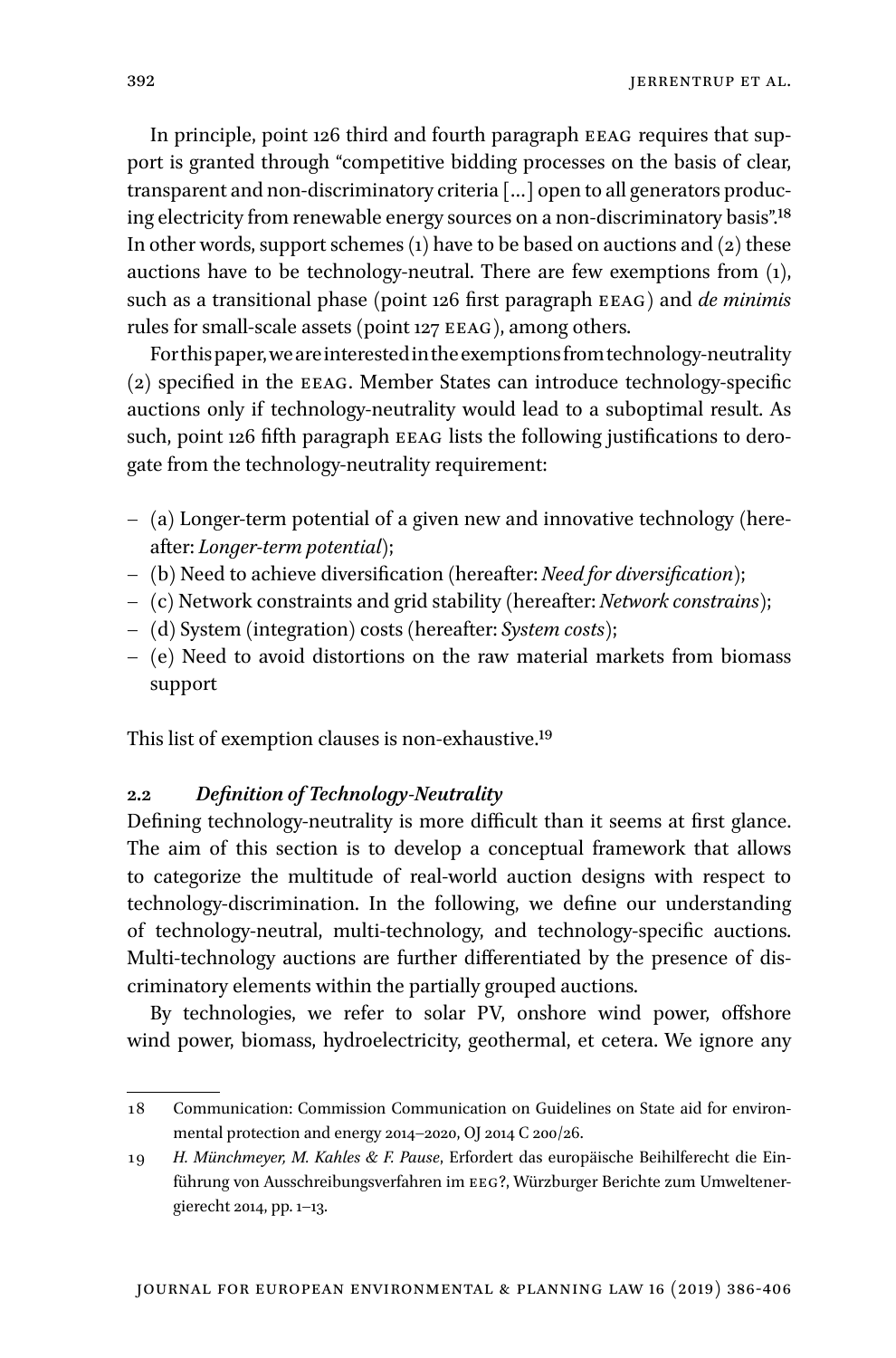discrimination within technologies, e.g. location- or site-specific auctions, as our analysis focuses on between-technology discrimination.

We define technology-neutral RES-E auctions as

- competitive bidding processes
- without any formal restrictions on the participation of available technologies,
- in which neither negative nor positive technology-specific discriminatory rules exist explicitly or implicitly.

The definition is narrow and does not allow for any discrimination between technologies in the auction, i.e. during the selection of technologies. This is in line with the understanding of the Commission outlined in the EEAG, the ac-companying impact assessment,<sup>20</sup> and a corresponding guidance document.<sup>[21](#page-7-1)</sup> Our definition focuses on the auction as such, i.e. on the allocation mechanisms. It cannot capture discriminations by the support schemes itself. The support scheme can for example be more favorable for technologies with high investment compared to operational cost or vice versa, favor technologies with a specific market value et cetera. Such analysis is out of scope of this paper.

Multi-technology auctions may restrict participation to certain technologies and apply additional technology-specific discriminatory elements. Restricting the participation of technologies can be done by setting qualification requirements, which include technical specifications, local content and project size.<sup>22</sup> As a result, technologies are effectively grouped according to certain characteristics, such as generation profile (e.g. California) or maturity level (e.g. UK). Multi-technology auctions can also incorporate additional discriminatory elements via quality-based or cost-based discrimination as part of the winner selection process.<sup>23</sup> The former usually takes the form of multi-criteria auctions,

<span id="page-7-0"></span><sup>20</sup> *European Commission*, Impact Assessment accompanying the document Communication from the Commission Guidelines on State environmental protection and energy for 2014–2020, swd(2014) 139, p. 42.

<span id="page-7-1"></span><sup>21</sup> *European Commission,* European Commission guidance for the design of renewables support schemes. Accompanying the document Communication from the Commission: delivering the internal market in electricity and making the most of public intervention. swd(2013) 439 final, p. 7.

<span id="page-7-2"></span><sup>22</sup> *International Renewable Energy Agency (irena) & Clean Energy Ministerial (cem),* Renewable Energy Auctions : A Guide to Design, 2015.; *Soysal, E. R.*, Pre-qualifications and penalties, aures Policy Memo 2, 2016.; *Steinhilber, S., & Soysal, E. R.*, Secondary objectives in auctions. aures Policy Memo 1, 2016.

<span id="page-7-3"></span><sup>23</sup> *Kreiss et al.*, *supra* note 10 at p. 388.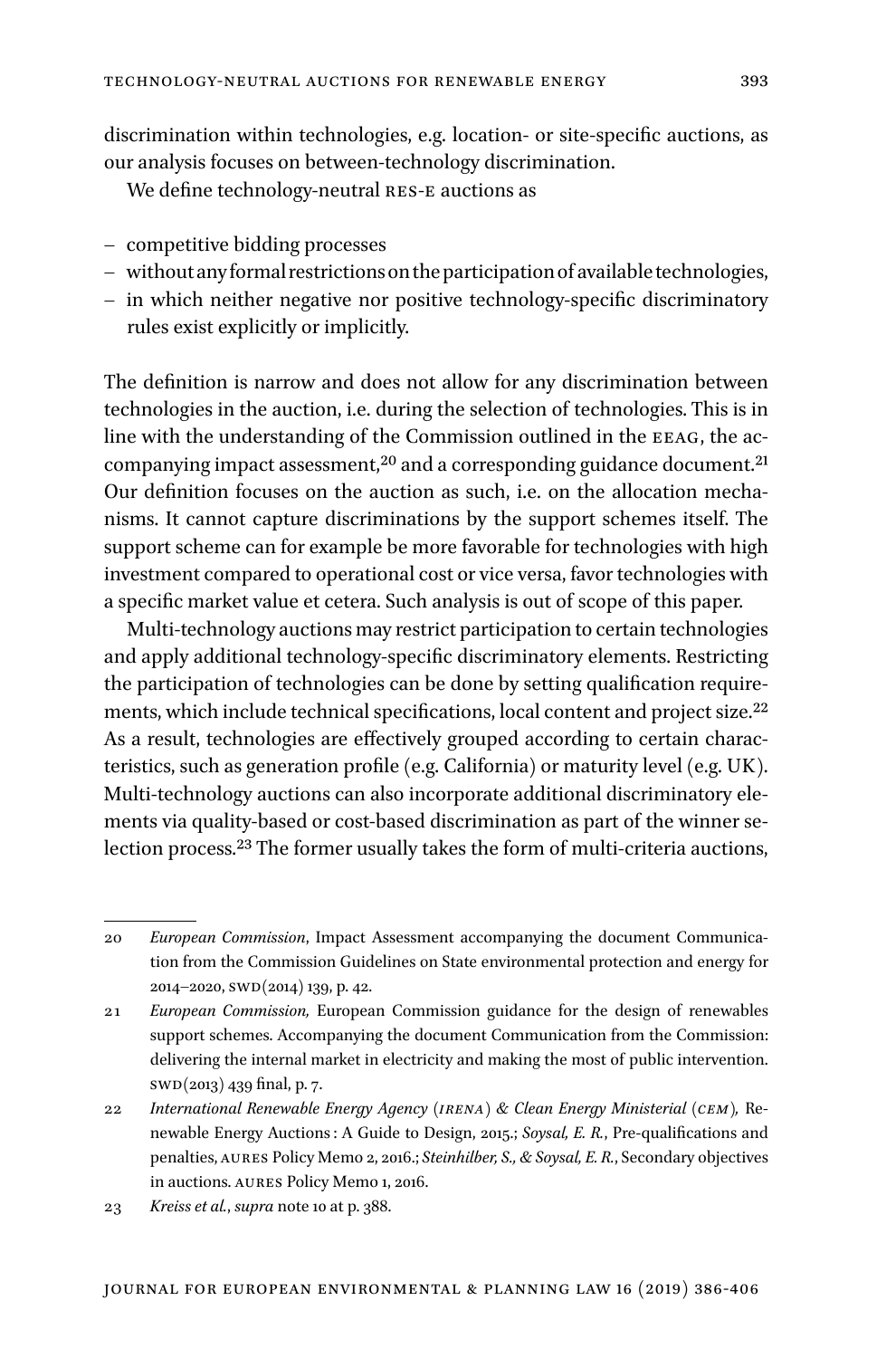in which additional criteria other than bid prices influence the bidder's score, such as CO<sub>2</sub> footprint, geographic location, or local content.<sup>24</sup> Cost-based discrimination comes in three flavors: introducing technology-specific minimum or maximum quotas; granting bonus payments for certain technologies; or imposing technology-specific price ceilings[.25](#page-8-1) Note that we would classify an auction as multi-technology with discriminatory elements in case an auction open to all available technologies applies discriminatory elements, such as technology-specific price ceilings. Due to the presence of discriminatory elements the auction cannot be considered technology-neutral according to our definition. For reasons of transparency and to enhance the relevance of the results, we therefore distinguish multi-technology auctions in multi-technology auctions *with* discriminatory elements and multi-technology auctions *without* discriminatory elements.

In technology-specific auctions, participation is restricted to only one technology, i.e. there are separate auctions per technology. Nonetheless, additional discriminatory elements in multi-technology auctions can also lead to de facto technology-specific auctions.[26](#page-8-2) For example, defining exhaustive technologyspecific demand bands through quotas in multi-technology auctions could

<span id="page-8-3"></span>

| elements<br>Additional | Existing | Multi-technology auctions with | discriminatory elements                                            | Technology-specific |
|------------------------|----------|--------------------------------|--------------------------------------------------------------------|---------------------|
| discriminatory         | None     | Technology-neutral<br>auctions | Multi-technology<br>auctions without<br>discriminatory<br>elements | auctions            |
|                        |          | $t=T$                          | $2 \leq t < T$                                                     | $t = 1$             |

#### **Participating technologies**

FIGURE 1 Conceptual framework of technology-discrimination in RES-E auctions;  $t = all$  $participating technologies; T = all available technologies in a country$ 

<span id="page-8-0"></span><sup>24</sup> *Cantillon, E.*, Auctions for the support of renewables: when and how?, 2015.; *Steinhilber & Soysal, supra* note 22 at p. 393.

<span id="page-8-1"></span><sup>25</sup> *del Río, supra* note 10 at p. 388.; *Kreiss et al.*, *supra* note 10 at p. 325.; *Kreiss, J.*, The effect of competition levels on auction outcomes. aures Policy Memo 4, 2016.; *Steinhilber & Soysal, supra* note 22 at p. 393.

<span id="page-8-2"></span><sup>26</sup> *Steinhilber & Soysal, supra* note 22 at p. 393.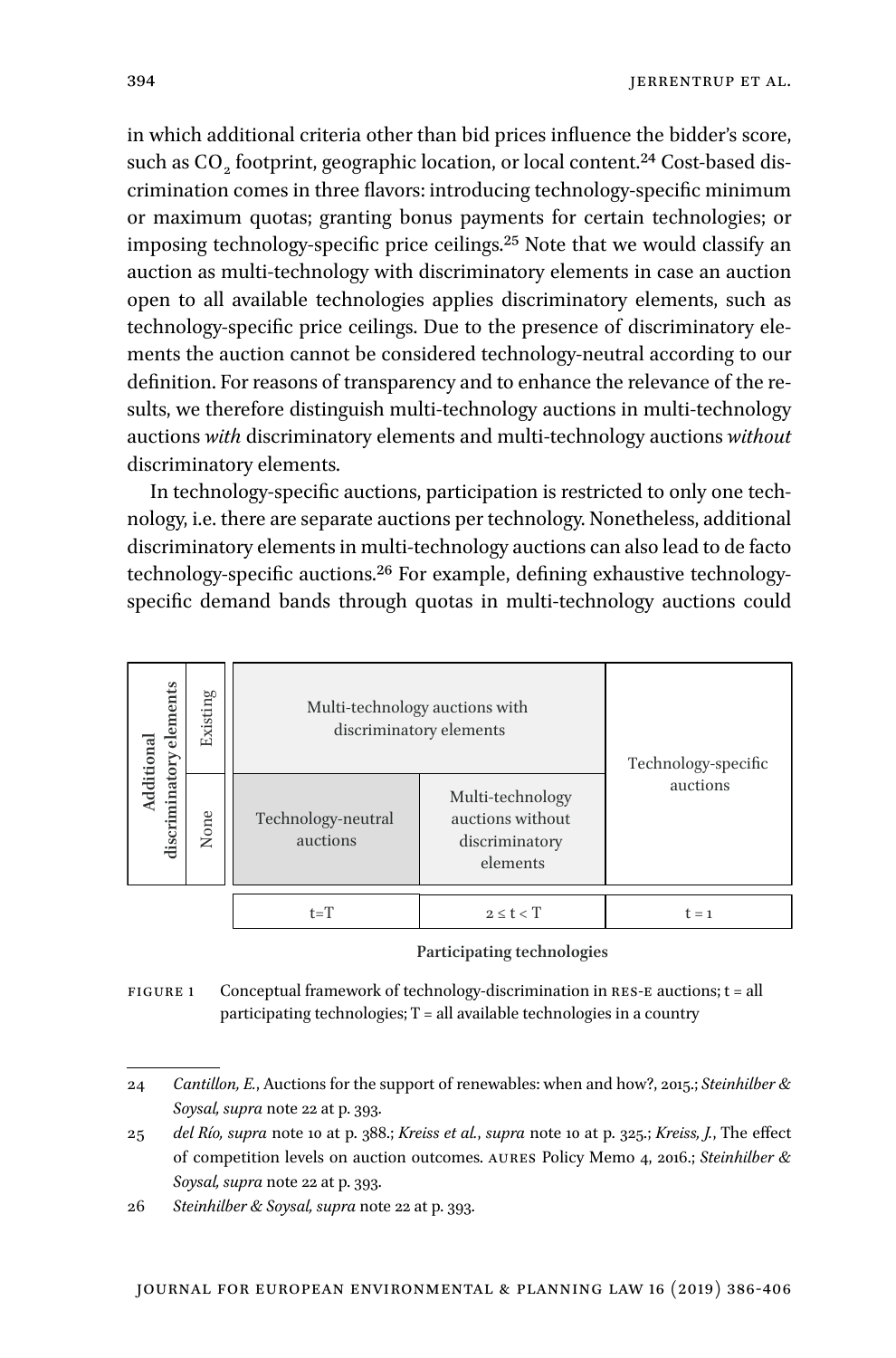be interpreted as a sequence of technology-specific auctions organized in parallel.[27](#page-9-0)

[Figure 1](#page-8-3) visualises our understanding of technology-neutral, technologyspecific, and multi-technology auctions with and without additional discriminatory elements.

## **3 Data and Methodology**

We conduct a qualitative document analysis of all European Commission state aid decisions on Member States' notified res-E support policies, in which competitive bidding processes subject to the technology-neutrality requirement have been assessed on the legal basis of point 126 EEAG. State aid decisions were retrieved from the DG Competition's State Aid Cases Databank. We assessed all decisions between 1 July 2014 and 31 May 2018 of res-E support policies based on comprehensive *aid schemes* and project-specific *ad hoc individual aid*, thus excluding *individual aid granted on the basis of an aid scheme.* Also, given that point 126 EEAG only applies to RES-E operating aid, we focus exclusively on res-E support policies that at least partially rely on operating aid.

In a first step, a total of 54 notified res-E support schemes were identified based on three search rounds conducted for *aid schemes* and *ad hoc individual aid* respectively, using different combinations of filters as documented in Table 1. In a second step, 28 schemes not featuring competitive bidding processes were removed from the sample. Lastly, another 8 cases were excluded, in which Member States have voluntarily introduced competitive bidding processes in the absence of a legally binding requirement. The remaining 18 res-E support schemes provide the sample for our analysis and are summarized in Table 2. Note that four cases include notified amendments of existing schemes of the Netherlands (SA.39399, SA.46960) and UK (SA.47267, SA.49318), which have an impact on the degree of technology-discrimination and are thus included in the sample.

Finally, the two research questions are operationalized as follows. For the first research question, we investigate on the basis of their notified RES-E support schemes if Member States are implementing technology-neutral or discriminatory auctions. This is done by analyzing whether exemption clauses for derogations from technology-neutral auctions are assessed by the European Commission in its formal decision letters to Member States. Moreover, we

<span id="page-9-0"></span><sup>27</sup> *irena & cem*, *supra* note 22 at p. 393.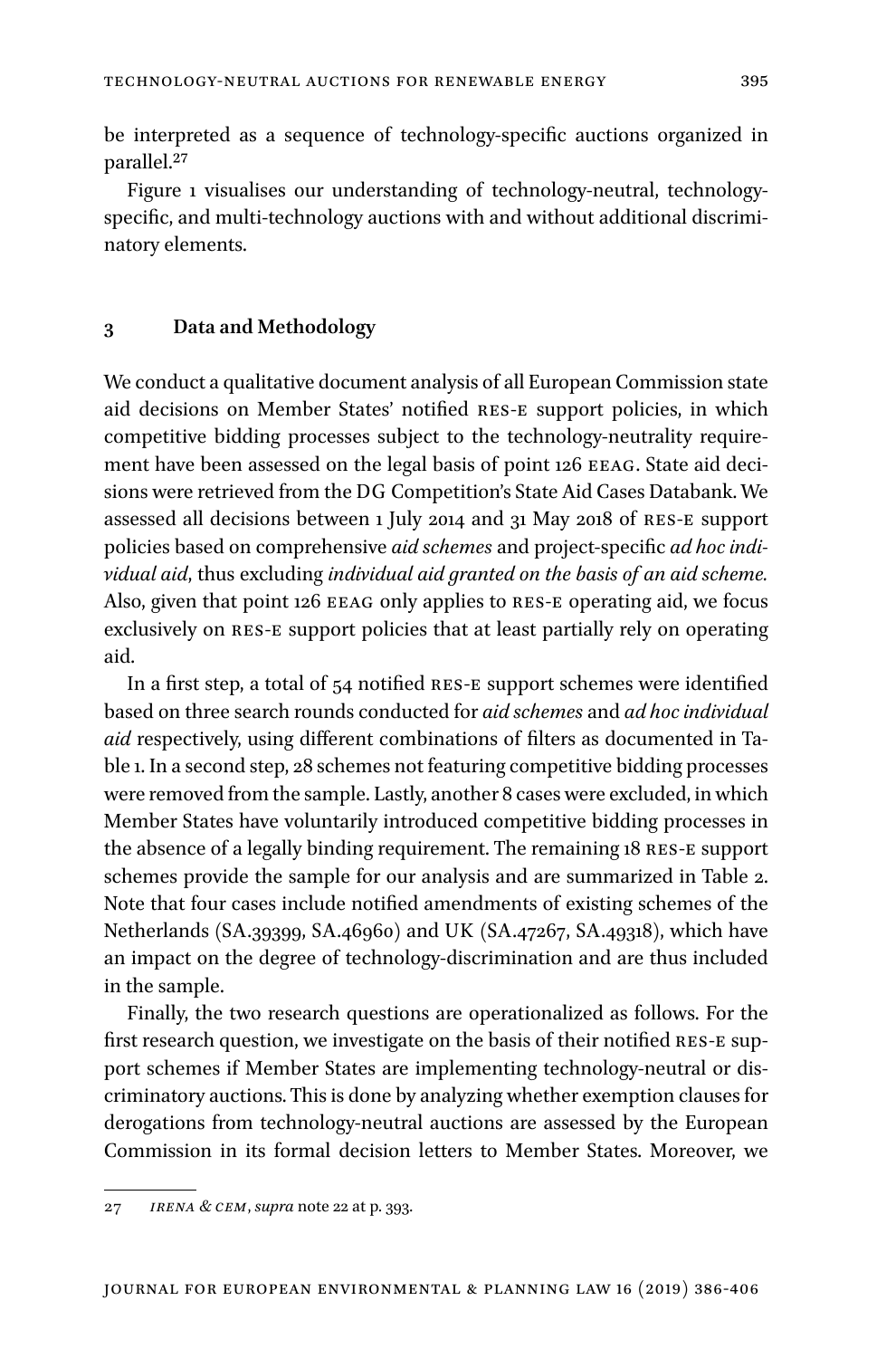|                              | Policy<br>area | Decision<br>date:<br>from      | Primary<br>objective<br>(Main)                                                 | EU<br>Secondary type<br>legal basis | Case           | Number of<br><b>RES-E support</b><br>policies $(N=54)$ |
|------------------------------|----------------|--------------------------------|--------------------------------------------------------------------------------|-------------------------------------|----------------|--------------------------------------------------------|
| <b>First search</b><br>round | State Aid -    |                                |                                                                                | <b>EEAG</b>                         | Scheme 44      |                                                        |
|                              | State Aid -    |                                |                                                                                | <b>EEAG</b>                         | Ad Hoc<br>Case | $\mathbf{2}$                                           |
| round                        |                |                                | Second search State Aid 2014-07-01 Environmental -<br>Protection <sup>28</sup> |                                     | Scheme         | 6                                                      |
|                              |                |                                | State Aid 2014-07-01 Environmental -<br>Protection                             |                                     | Ad Hoc<br>Case | $\bf{0}$                                               |
| Third search<br>round        |                | State Aid 2014-07-01 Renewable | Energy                                                                         |                                     | Scheme         | $\mathbf{2}$                                           |
|                              |                | State Aid 2014-07-01 Renewable | Energy                                                                         |                                     | Ad Hoc<br>Case | $\bf{o}$                                               |

Table 1 Documentation of search filters used in the DG Competition's State Aid Cases Databank (last updated on 31 May 2018)

## TABLE 2 Overview of analyzed cases (N=18)

| Case<br>number   | Member<br>state        | Decision<br>date | Title                                                                                            | <b>Notification</b><br>expiry |
|------------------|------------------------|------------------|--------------------------------------------------------------------------------------------------|-------------------------------|
| SA.36196 United  | Kingdom                |                  | 2014-07-23 Contract for Difference for renewables<br>in UK                                       | 2025-03-31                    |
| SA.36023 Estonia |                        | 2014-10-28       | Support scheme for electricity produced<br>from renewable sources and efficient<br>co-generation | 2020-12-30                    |
| SA.39399         | Netherlands 2015-04-07 |                  | Modification of Dutch SDE+ RES scheme                                                            | 2019-12-31                    |
| SA.43995 Malta   |                        | 2016-08-26       | Competitive Bidding Process for RES in<br>Malta                                                  | 2020-12-31                    |

<span id="page-10-0"></span><sup>28</sup> Note that the option *Environmental Protection* is listed twice in the official drop-down menu corresponding to the search filter "Primary Objective (Main)", with the two entries yielding different results. However, we accounted for this issue by conducting each search within the second search round twice, using both options labelled *Environmental Protection* respectively.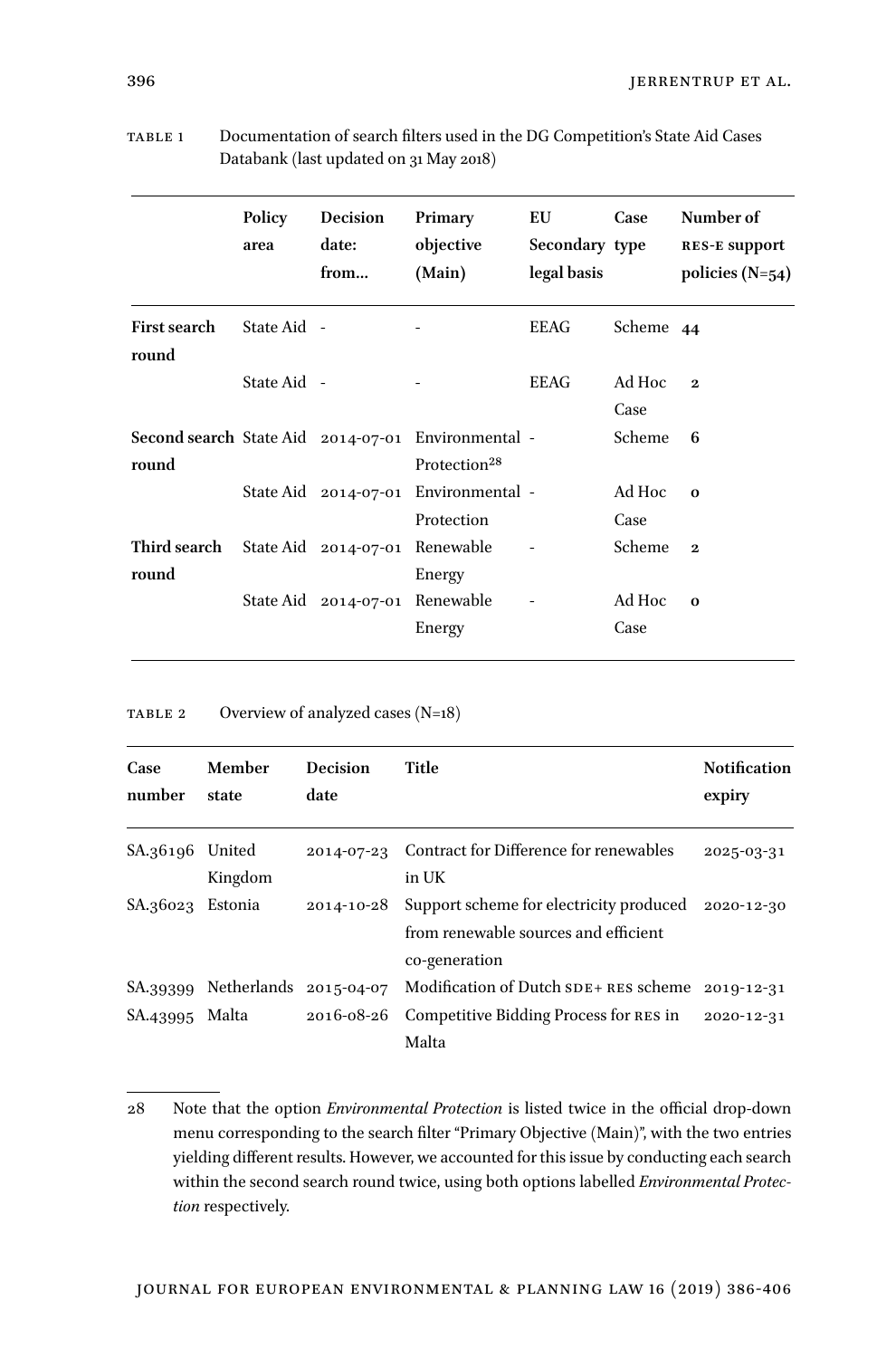| Case<br>number    | Member<br>state   | <b>Decision</b><br>date | Title                                                                                                                                                                                                                              | <b>Notification</b><br>expiry |
|-------------------|-------------------|-------------------------|------------------------------------------------------------------------------------------------------------------------------------------------------------------------------------------------------------------------------------|-------------------------------|
| SA.41998 Slovenia |                   | 2016-10-10              | A) Support to electricity from renewable<br>energy sources and combined heat and<br>power installations, and B) Support for<br>electro-intensive users in the form of<br>reductions in electricity support scheme<br>contributions | 2019-12-31                    |
|                   | SA.45461 Germany  | 2016-12-20              | EEG 2017 – Reform of the Renewable<br>Energy Law                                                                                                                                                                                   | 2020-12-31                    |
| SA.46259 France   |                   | 2017-02-10              | Appel d'offre sur 60mw pour installations $N/A$<br>hydroélectriques                                                                                                                                                                |                               |
| SA.47267          | United<br>Kingdom | 2017-02-16              | Amendment to UK CfD for RES                                                                                                                                                                                                        | 2017-12-31                    |
| SA.46552 France   |                   | 2017-09-29              | Appels d'offres pour installations énergie<br>solaire au sol entre 500 kWc et 17 MWc                                                                                                                                               | 2023-12-31                    |
| SA.47753 France   |                   | 2017-09-29              | Tender for PV installations on buildings<br>with a rated power between 100 kW and<br><b>8 MW</b>                                                                                                                                   | 2023-12-31                    |
| SA.48066 France   |                   | 2017-09-29              | Appel d'offres triannuel pour l'éolien<br>terrestre                                                                                                                                                                                | 2023-12-31                    |
| SA.48238 France   |                   | 2017-09-29              | Soutien par appels d'offres au<br>développement des installations de<br>production d'électricité à partir de<br>l'énergie solaire photovoltaïque ou<br>éolienne terrestre                                                          | 2023-12-31                    |
| SA.40348 Spain    |                   | 2017-11-10              | Support for electricity generation from<br>renewable energy sources, cogeneration<br>and waste                                                                                                                                     | 2024-06-10                    |
| SA.44076 Hungary  |                   | 2017-11-30              | RES support scheme – METÁR                                                                                                                                                                                                         | 2026-12-31                    |
| SA.49181          | France            | 2017-12-11              | Appel d'offres portant sur la réalisation<br>et l'exploitation d'installations<br>hydroélectriques nouvelles situées en<br>France métropolitaine                                                                                   | 2022-05-01                    |
| SA.43697 Poland   |                   | 2017-12-13              | Polish support scheme for RES and relief<br>for energy-intensive users                                                                                                                                                             | 2025-12-31                    |

Table 2 Overview of analyzed cases (N=18) *(cont.)*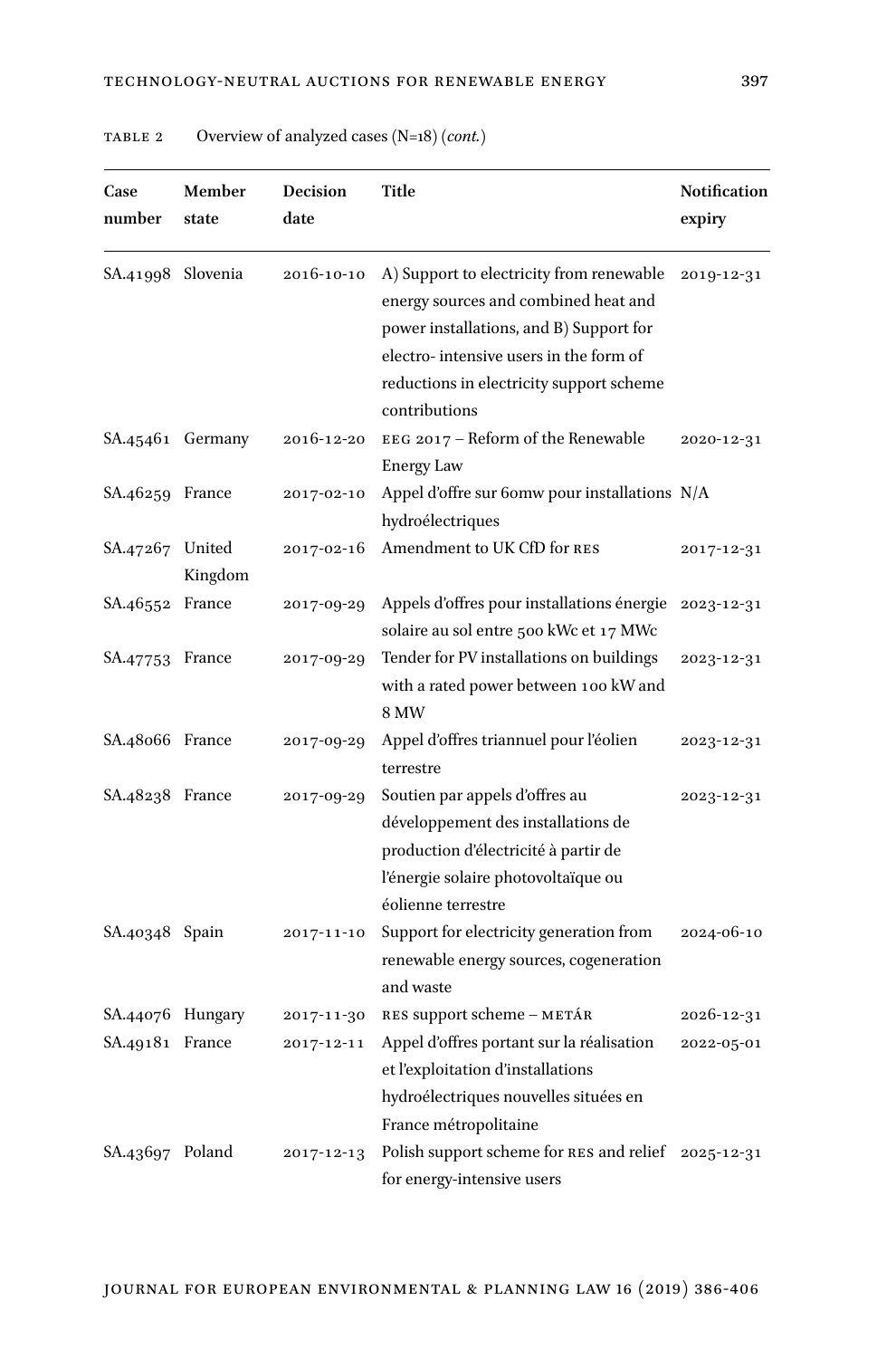| Case<br>number    | Member<br>state | <b>Decision</b><br>date | Title                                                    | <b>Notification</b><br>expiry |
|-------------------|-----------------|-------------------------|----------------------------------------------------------|-------------------------------|
| $SA.48143$ Greece |                 |                         | 2018-01-04 Auctions for RES and CHP support in<br>Greece | 2025-12-31                    |
| SA.49318 United   | Kingdom         | 2018-02-01              | Support for wind energy on remote<br>islands             | 2025-03-31                    |

Table 2 Overview of analyzed cases (N=18) *(cont.)*

classify analyzed cases according to our conceptual framework to identify the degree of technology-discrimination applied by Member States in their notified support schemes. For the second question, we study the actual exemptions invoked to justify deviations from the eeag's principle of technology-neutrality. First, we count explicit references to one or several of the exemption clauses in point 126 fifth paragraph eeag. Second, we analyze whether the European Commission invokes additional exemptions not explicitly stated in the nonexhaustive list of point 126 fifth paragraph EEAG. Third, we assess which substantiation – beyond the mere assumption that more technologies are better than less technologies – is provided by the European Commission to clarify its understanding of the vague exemption clause *Need for diversification* (point 126 fifth paragraph (b)).

Our findings are presented in the two sections below.

### **4 EU Law vs. Reality: eeag and Member State Practice**

We find a significant discrepancy between the EEAG's technology-neutrality requirement and Member State's inclination to introduce discriminatory res-E auctions. In 16 out of 18 cases, the European Commission assesses derogations from technology-neutrality, i.e. considers the scheme to be technologydiscriminatory. Only two schemes are considered technology-neutral by the European Commission, i.e. Estonia (SA.36023) and Hungary (SA.44076). Applying our own conceptual framework of technology-discrimination, we come to the same conclusion. However, in both cases Member States have only announced that they are planning to introduce technology-neutral auctions in the future without specifying a clear time frame.

Not only are technology-neutral auctions the exception rather than the rule, but we also find the degree to which Member States discriminate between technologies to be high in most cases. According to our classification, seven cases qualify as technology-specific. Another six cases apply multi-technology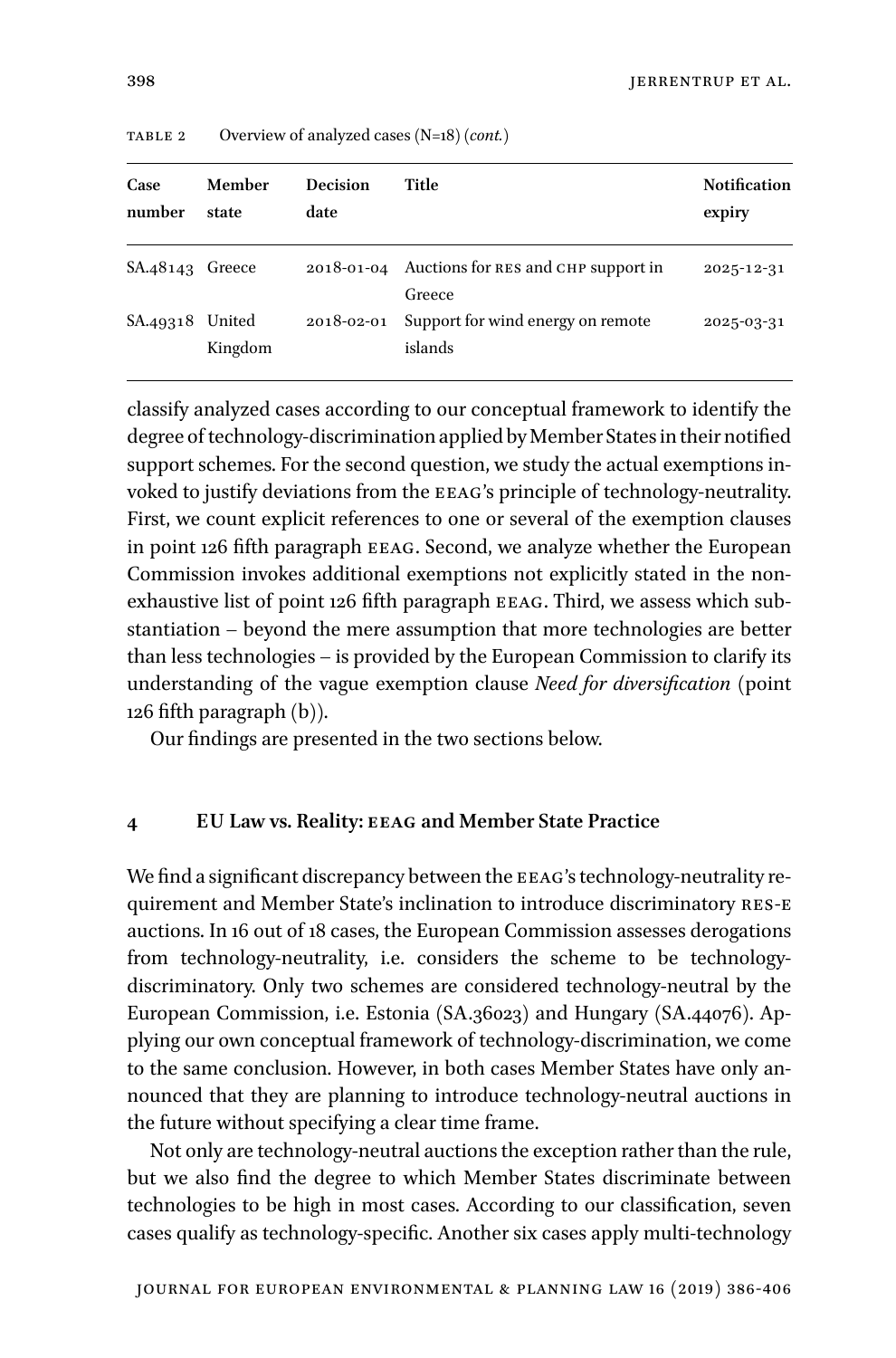auctions with additional discriminatory elements, while only one case incorporates multi-technology auctions without such elements. In addition, two cases combine technology-specific and multi-technology auctions with additional discriminatory elements in their schemes, i.e. Germany (SA.45461) and Poland (SA.43697). Table 3 summarizes these findings.

In this study, we have conducted an analysis based on official state aid decisions released by the European Commission. Previously conducted crosscountry and country-specific case studies support our findings. They demonstrate that most EU countries utilize some form of technology-discrimination[.29](#page-13-0) While most Member States have opted for purely technology-specific auctions (e.g. France, Germany), others rely on heavy discriminatory elements such as technology-specific quotas that increase overall technology-discrimination to a degree similar to technology-specific auctions (e.g. Italy, Spain). Less discriminatory auctions only play a marginal role according to these authors. With

|                                 | Technology-<br>neutral | Multi-<br>technology<br>without<br>discriminatory<br>elements | Multi-<br>technology<br>with<br>discriminatory<br>elements | Multi-<br>technology<br>with<br>discriminatory<br>elements &<br>technology<br>specific | <b>Technology</b><br>specific                               |
|---------------------------------|------------------------|---------------------------------------------------------------|------------------------------------------------------------|----------------------------------------------------------------------------------------|-------------------------------------------------------------|
| Number <sub>2</sub><br>of cases |                        | $\bf{1}$                                                      | 6                                                          | $\mathbf{2}$                                                                           | 7                                                           |
| Case<br>(country)               | number SA.44076 (HU)   | $SA.36023$ (EE); $SA.48238$ (FR)                              | SA.36196,<br>SA.47267,<br>$SA.49318$ (UK);                 | SA.43697 (PL)                                                                          | $SA.45461$ (DE); $SA.39399$ (NL);<br>SA.46259,<br>SA.46552, |
| code)                           |                        |                                                               | SA.43995 (MT);<br>SA.41998 (SI);<br>SA.40348 (ES)          |                                                                                        | SA.47753,<br>SA.48066,<br>SA.49181 (FR);<br>SA.48143(GR)    |

Table 3 Summary of analyzed cases according to the degree of technology-discrimination  $(N=18)$ 

<span id="page-13-0"></span><sup>29</sup> *del Río, supra* note 10 at p. 388.; *Deutsche Gesellschaft für Internationale Zusammenarbeit (giz)*, Renewable energy auctions. Goal-oriented policy design, 2015, retrieved from [https://energypedia.info/images/f/fe/Renewable\\_Energy\\_Auctions\\_\(GIZ\).pdf.](https://energypedia.info/images/f/fe/Renewable_Energy_Auctions_(GIZ).pdf); *Wigand et al., supra* note 9 at p. 388.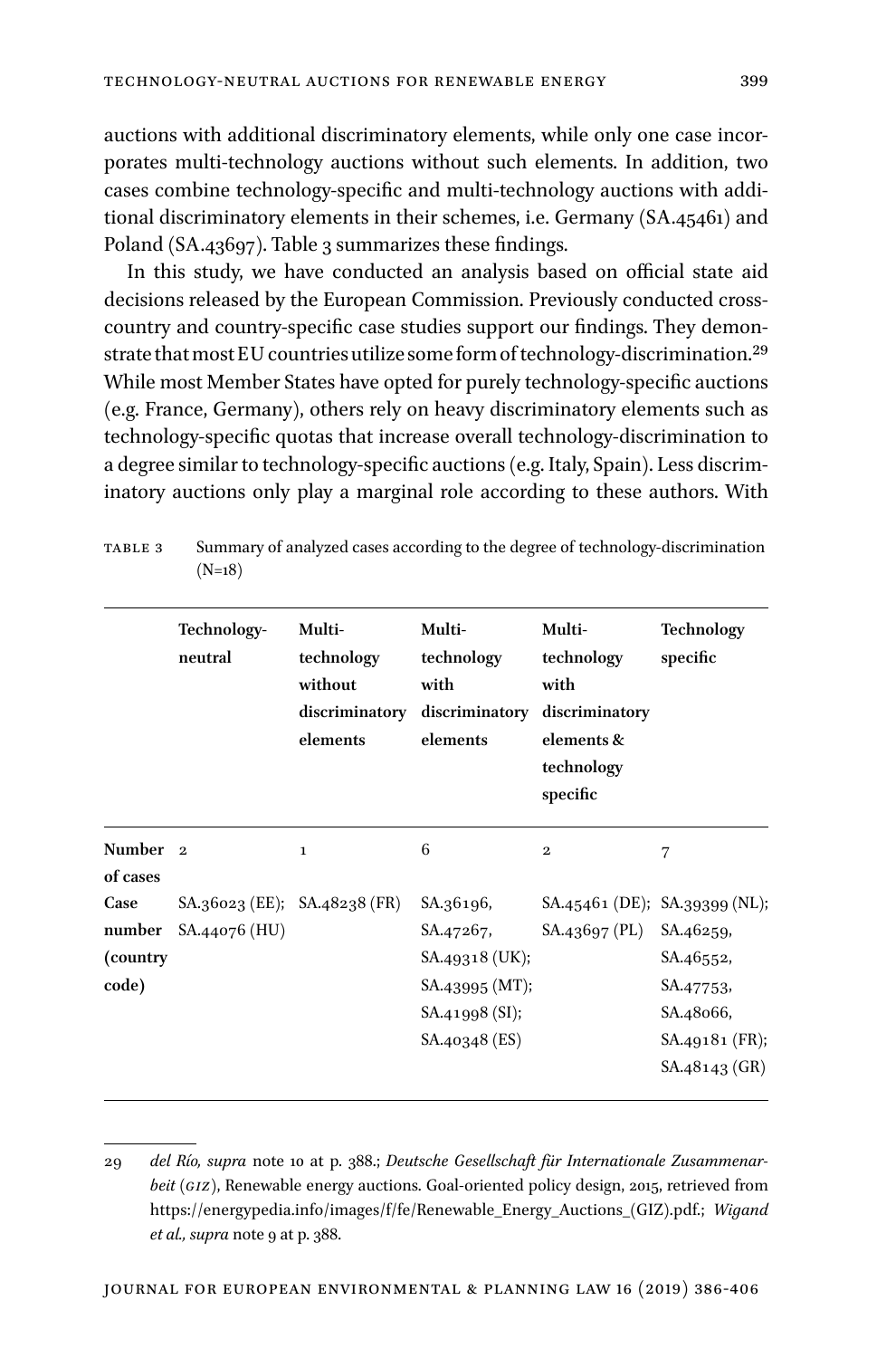respect to the two technology-neutral state aid decisions, we find that Estonia has not yet implemented auctions (as of June 2018). Hungary did change their regulatory framework already in 2017. The new framework features auctions with a high degree of technology differentiation yet it remains unclear if auctions have been conducted since[.30](#page-14-0)

## **5 The EU Commission's Use of Exemptions from Technology-Neutrality**

Against the background of the discrepancy between the EEAG's technologyneutrality requirement and Member State practice, we have studied the application of exemptions: How exactly does the European Commission apply the exemption clauses in its legal assessments of Member States' notified res-E support schemes? Which, and how often, exemptions from technologyneutrality are invoked by the Commission? How does the Commission define *Need for diversification,* given its vagueness and unclear theoretical underpinning relative to the other exemptions in point 126 fifth paragraph EEAG?

Out of the 18 cases, 16 assess exemptions from technology-neutrality. In 14 cases, exemption clauses according to point 126 fifth paragraph eeag are invoked. *Need for diversification* is referred to in all 14 cases to justify derogations from technology-neutrality. The second most common exemption clause used is *Network constraints*, which applies to eight cases, followed by S*ystem costs* and *Longer-term potential* (used in five cases respectively) (see [Figure 2\)](#page-15-0). Two cases make no explicit reference to any of the five exemption clauses. In the case of Spain (SA.40348), the European Commission only states that technology-neutral auctions would lead to a suboptimal result within the meaning of point 126 fifth paragraph EEAG, which is not further specified by invoking one of the five exemption clauses. Moreover, the Malta case (SA.43995) exhibits an additional exemption not explicitly enumerated in point 126 fifth paragraph EEAG (see below).

Further, we find that the European Commission generally applies between two and four exemption clauses in combination, with only two cases – Slovenia (SA.41998) and France (SA.47753) – featuring the application of *Need for diversification* as the only exemption clause. In general, various combinations are used. *Longer-term potential* is only invoked in conjunction with *Need for* 

<span id="page-14-0"></span><sup>30</sup> *res Legal*, Green Premium ii (Tender), 2018, retrieved from [http://www.res-legal.eu/](http://www.res-legal.eu/search-by-country/hungary/single/s/res-e/t/promotion/aid/green-premium-ii-tender/lastp/143/) [search-by-country/hungary/single/s/res-e/t/promotion/aid/green-premium-ii-tender/](http://www.res-legal.eu/search-by-country/hungary/single/s/res-e/t/promotion/aid/green-premium-ii-tender/lastp/143/) [lastp/143/](http://www.res-legal.eu/search-by-country/hungary/single/s/res-e/t/promotion/aid/green-premium-ii-tender/lastp/143/).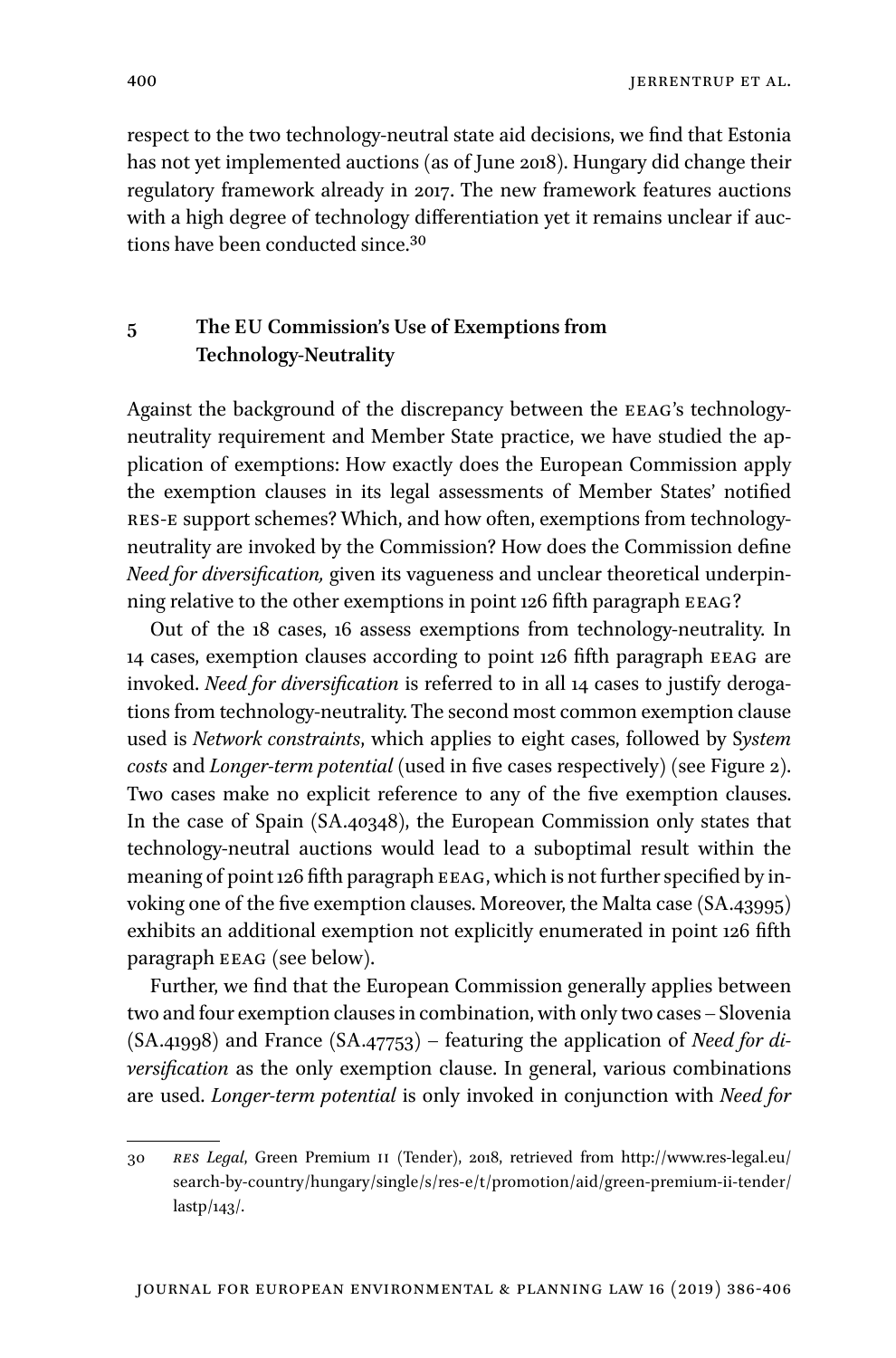<span id="page-15-0"></span>

Figure 2 Exemptions invoked by the European Commission to justify derogations from the technology-neutrality requirement (summary). *Need for diversification* is clearly cited most often, followed by Network constraints. Some of the 18 cases refer to several exemptions, explaining the total number.

*diversification. Network constraints* is always applied in combination with *Need for diversification*, and further supplemented by *System costs* in four cases. *System costs* is always used together with *Need for diversification* and *Network constraints.* All four exemption clauses according to point 126 fifth paragraph (a) to (d) EEAG are invoked in combination by the European Commission in the case of Germany (SA.45461). The exemption clause of point 126 fifth paragraph (e) eeag, i.e. *Need to avoid distortions on biomass markets*, is never invoked by the European Commission. Table 4 summarizes these findings.

We find that the European Commission hardly makes use of the possibility to invoke exemptions not explicitly listed in point 126 fifth paragraph EEAG. Additional exemptions to justify derogations from technology-neutrality are only used in the case of Malta (SA.43995). Here, the European Commission argues that in light of *Geographical and other constraints* limiting the potential for the use of RES-E sources, Malta may introduce auctions that restrict participation to onshore wind and solar PV. The exact meaning of this exemption is not further specified, however.

Our analysis provides insights into how the European Commission understands and applies the most frequent exemption clause *Need for diversification*, which is used in all 14 cases where exemptions from technology-neutrality explicitly stated in point 126 fifth paragraph eeag are invoked*.* We find three main argumentative strategies in this respect. First, in ten cases, the European Commission states the *Need for diversification* without further substantiation, leading to an almost tautological reasoning. Second, in two cases, the Commission interprets this exemption clause in terms of defining elements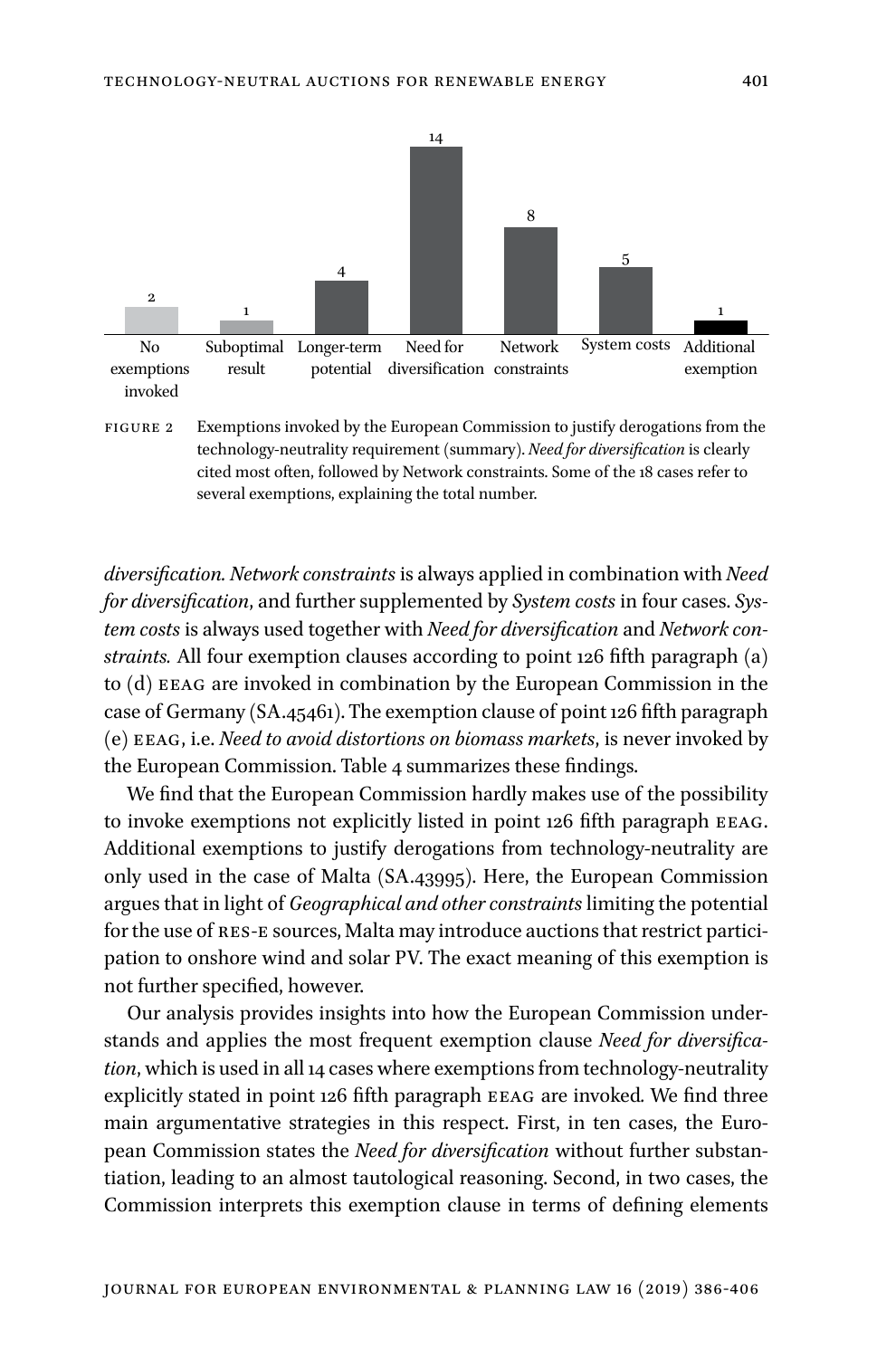| TABLE 4           |                         |                  | Overview of exemptions from technology-neutrality applied by European Commission (N=18) |        |                                 |                                                                       |              |        |            |
|-------------------|-------------------------|------------------|-----------------------------------------------------------------------------------------|--------|---------------------------------|-----------------------------------------------------------------------|--------------|--------|------------|
| number<br>Case    | Member state            | Decision<br>date | (point 126 para. 4 EEAG)<br><b>EEAG</b> requirement                                     |        |                                 | Exemptions from technology-neutrality<br>(point 126 para. 5 EEAG)     |              |        |            |
|                   |                         |                  | Technology-neutral                                                                      | result | Suboptimal Longer-term Need for | potential (a) diversification (b) constraints (c) costs (d) exemption | Network      | System | Additional |
|                   | SA.36196 United Kingdom | $2014 - 07 - 23$ |                                                                                         |        | ×                               | ×                                                                     |              |        |            |
| SA.36023 Estonia  |                         | 2014-10-28       | ×                                                                                       |        |                                 |                                                                       |              |        |            |
|                   | SA.39399 Netherlands    | 2015-04-07       |                                                                                         |        | ×                               | ×                                                                     |              |        |            |
| SA.43995 Malta    |                         | 2016-08-26       |                                                                                         |        |                                 |                                                                       |              |        | ×          |
| SA.41998 Slovenia |                         | 2016-10-10       |                                                                                         |        |                                 | ×                                                                     |              |        |            |
| SA.45461 Germany  |                         | 2016-12-20       |                                                                                         |        | ×                               | ×                                                                     | ×            | ×      |            |
| SA.46259 France   |                         | 2017-02-10       |                                                                                         |        |                                 | ×                                                                     | ×            |        |            |
|                   | SA.47267 United Kingdom | 2017-02-16       |                                                                                         |        | ×                               | ×                                                                     |              |        |            |
| SA.46552 France   |                         | 2017-09-29       |                                                                                         |        |                                 | ×                                                                     | ×            | ×      |            |
| SA.47753 France   |                         | 2017-09-29       |                                                                                         |        |                                 | ×                                                                     |              |        |            |
| SA.48066 France   |                         | 2017-09-29       |                                                                                         |        |                                 | ×                                                                     | ×            | ×      |            |
| SA.48238 France   |                         | 2017-09-29       |                                                                                         |        |                                 | ×                                                                     | ×            | ×      |            |
| SA.40348 Spain    |                         | 2017-11-10       |                                                                                         | ×      |                                 |                                                                       |              |        |            |
| SA.44076 Hungary  |                         | 2017-11-30       | ×                                                                                       |        |                                 |                                                                       |              |        |            |
| SA.49181 France   |                         | 2017-12-11       |                                                                                         |        |                                 | ×                                                                     | ×            |        |            |
| SA.43697 Poland   |                         | 2017-12-13       |                                                                                         |        |                                 | ×                                                                     | ×            |        |            |
| SA.48143 Greece   |                         | 2018-01-04       |                                                                                         |        |                                 | ×                                                                     | ×            | ×      |            |
|                   | SA.49318 United Kingdom | 2018-02-01       |                                                                                         |        | ×                               | ×                                                                     |              |        |            |
|                   |                         | Sum              | N                                                                                       |        | 5                               | 14                                                                    | ${}^{\circ}$ | LO.    |            |

Overview of exemptions from technology-neutrality applied by European Commission  $(N=18)$ TABLE 4 Overview of exemptions from technology-neutrality applied by European Commission (N=18)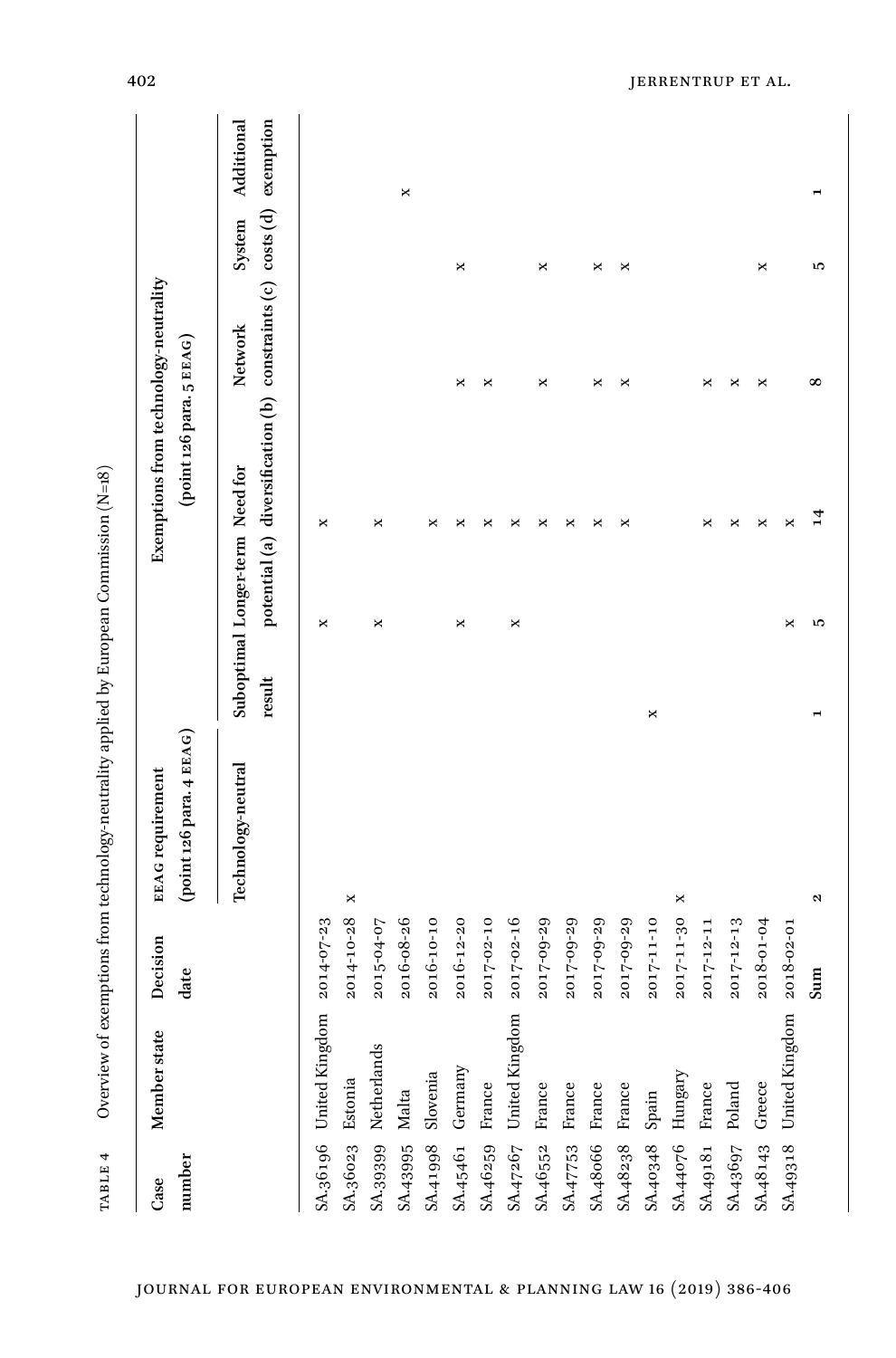of *Longer-term potential,* S*ystem costs* or *Network constraints* with no obvious added value. Third, in two cases, the Commission subsumes arguments not accounted for by point 126 fifth paragraph eeag under the *Need for diversification.* In the case of Poland (SA.43697), for instance, the exemption is defined in terms of the promotion of technologies with low carbon footprint. Moreover, the contribution of roof-top solar PV to increasing the public acceptability and limiting the environmental impacts of energy transition processes is brought up by the Commission as a rationale for *Need for diversification* in the case of France (SA.47753). These latter points provide some ideas of how the *Need for diversification* is conceived of by the European Commission, but a clear-cut definition does not emerge. As a result, the concept remains largely ambiguous even after a comprehensive analysis of recent application practice. This is a major result of our analysis.

Finally, we assess the rigidity of scrutiny of the Commission's assessment of justifications for technology-discrimination and the consistency of its legal assessment across cases. This is of particular importance given the eeag's overall objective to increase transparency, predictability, and legal certainty for Member States.

We observe that the rigidity of case scrutiny with regard to applicable exemption clauses differs substantially across cases. On the one extreme, we encounter comprehensive assessments with detailed deduction of conclusions and supplemented by additional empirical evidence provided by Member States. On the other extreme, statements are found to be completely unsubstantiated and lacking basic clarifications on the meaning of and need for certain exemptions. For example, in the case of Malta (SA.43995), the European Commission's assessment of point 126 EEAG covers only three recitals  $(74-76)$ and invokes a new exemption referring to *Geographical and other constraints*, which is not substantiated and thus remains rather vague. By contrast, cases such as Germany (SA.45461) and Slovenia (SA.41998) entail a very high degree of analytical depth. These cases feature comprehensive lines of argumentation leading to the Commission's final application of exemptions and are typically based on substantial empirical evidence and projections provided by Member States. For example, in the case of Slovenia, the European Commission dedicates 20 recitals (113–132) to substantiate its assessment of the scheme's compatibility with point 126 EEAG, elaborating on specific aspects of the scheme design and referring to detailed cost estimates.

Finally, we find inconsistencies in the Commission's legal assessments of res-E support schemes. First, our analysis reveals that the European Commission applies inconsistent understandings of technology-neutrality. As a case in point, two very similar auction designs – UK (SA. 36196) and Slovenia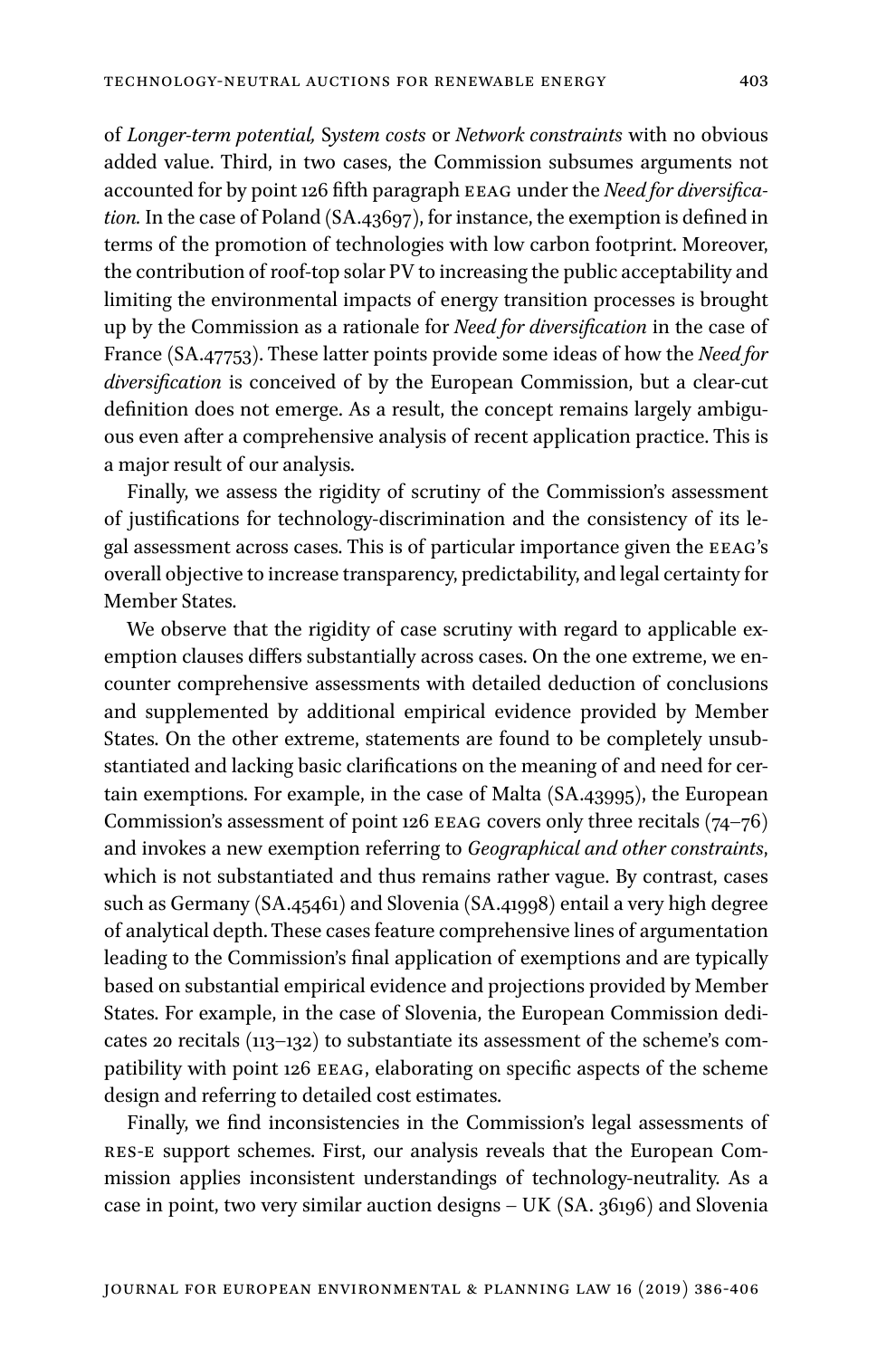(SA.41998) – are considered by the European Commission to be technologyneutral in the former case, while the latter is found to be discriminatory. Both schemes feature group-based auctions, in which participation is restricted to a set of technologies. In the UK case, group 1 consists of mature technologies, including onshore wind, solar PV and hydro, which largely overlaps with the group restricted to non-fueled technologies in the Slovenian scheme. This demonstrates that the European Commission applies varying standards with regard to the assessment of technology-neutrality. A second result points to an inconsistency in the actual application of the European Commission's understanding of technology-neutrality. In two very similar auction designs, exemption clauses are assessed in one case – Malta (SA.43995) – but not in the other – Greece (SA.48143) – even though both schemes incorporate pilot joint tenders for solar and wind that are generally found to be discriminatory by the European Commission. However, in the Greek case, exemptions are not explicitly scrutinized, as the European Commission seems to be satisfied by the country's mere commitment to expand the use of technology-neutral auctions in the long-term (recital 60–63).

## **6 Discussion and Conclusions**

European Union competition law, intended to thwart subsidies paid out by national governments, plays an important role in shaping European support schemes for renewable energy. In particular, the Environmental and Energy State Aid Guidelines 2014–2020 (eeag), which formalize the EU Commission's approach to state aid control in the energy sector, prescribe technology-neutral auctions as the standard mechanism to determine support levels for renewable-based electricity generation. As a consequence, Member States need to notify support schemes in advance and get clearance from the Commission.

In this study, we have conducted the first systematic review on the Commission decision practice with respect to technology-neutral auctions by assessing all relevant notifications of res-E support schemes between 1 July 2014 and 31 May 2018. We were interested in two questions, first, to what extent EU Member States implement the eeag's requirement of technology-neutral auctions and, second, how the Commission justifies derogations from this principle in its state aid decisions. To operationalize the questions, we developed a framework of technology-discrimination, which distinguishes between technology-neutral auctions, multi-technology auctions with and without additional discriminatory elements, and technology-specific auctions.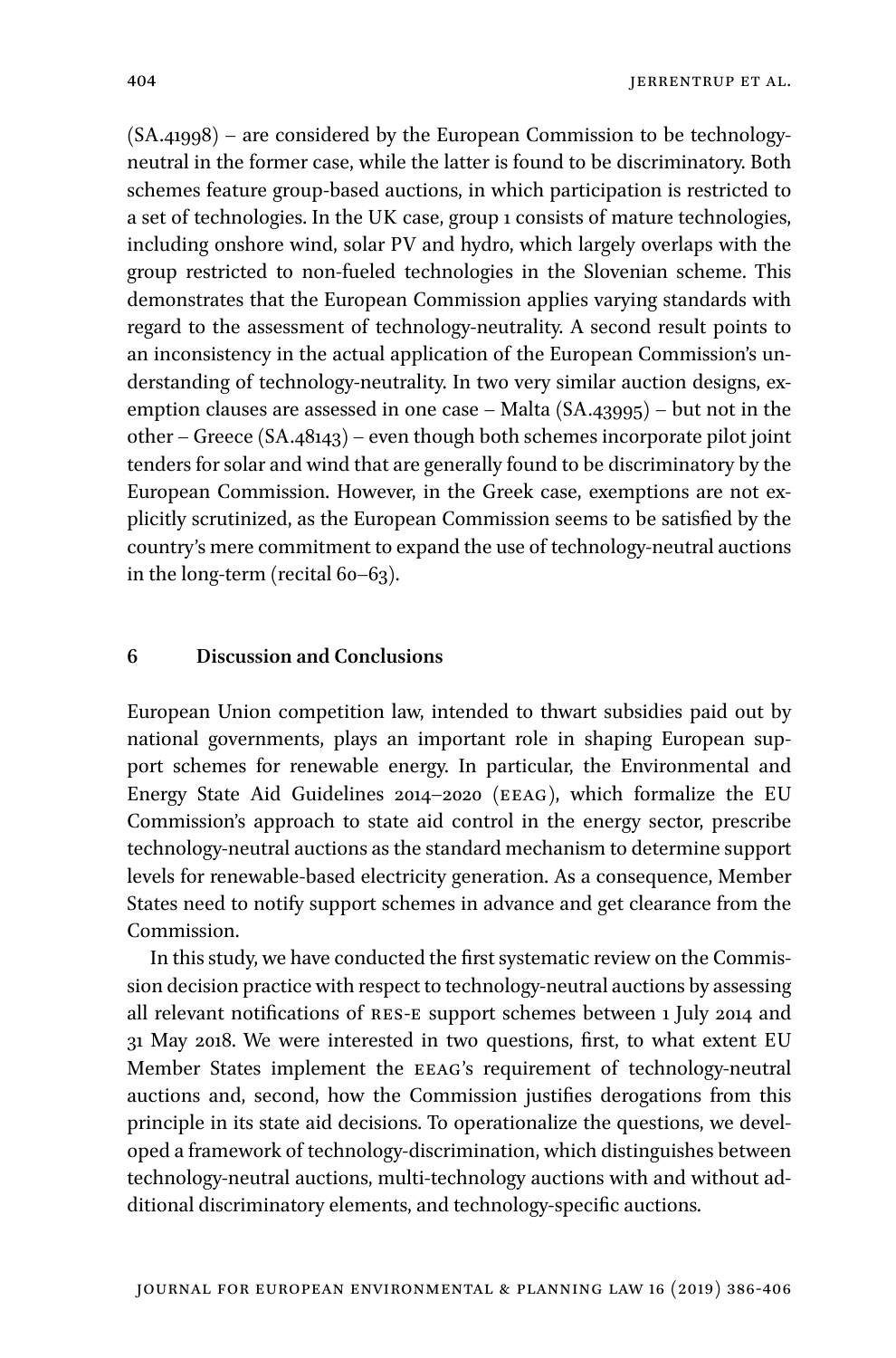We find that most notified schemes show a high degree of technologydiscrimination. 16 out of 18 schemes are not technology-neutral. Out of the 16, seven are technology-specific, six fall under the category of multi-technology auctions with additional discriminatory elements, and two include technology-specific and multi-technology auctions with additional discriminatory elements simultaneously. Only one scheme belongs to the category of multi-technology auctions without additional discriminatory elements. Moreover, no technology-neutral auction has been conducted under one of the two technology-neutral schemes. It remains to be seen to what degree Hungary and Estonia will introduce discriminatory elements when defining the details of their schemes or when announcing the auction.

To legally reconcile the technology-neutrality requirement on the one hand and Member States' persisting inclination to apply discriminatory res-E support schemes on the other hand, the Commission invokes exemption clauses. We find that the clause invoked most often is *Need for diversification*, a poorly defined clause which serves as a *de facto* residual or catch-all category providing the Commission with enough leeway to justify derogations from the technology-neutrality requirement for diverse reasons. We find three main argumentative strategies in this respect. First, the European Commission states the *Need for diversification* without further substantiation, leading to an almost tautological reasoning. Second, the Commission interprets this exemption clause in terms of defining elements of other exemption clauses. Third, the Commission subsumes arguments not accounted for by the eeag under the *Need for diversification.*

We find that the European Commission generally applies between two and four exemption clauses in combination. *Need for diversification* is, in some cases, invoked together with other exemption clauses, particularly *System cost* and *Network constraints,* yet no systematic pattern can be identified. We also find that the level of scrutiny applied varies strongly from case to case and that in many cases the Commission readily accepts Member States' justifications of technology-discrimination without thorough substantiation.

State Aid Guidelines are sectoral protocols published by the European Commission specifying the principles of its application of state aid law. Their purpose is to increase transparency, predictability, and legal certainty for Member States. We find that with respect to technology-neutral auctions for renewable energy, this is not the case: the rule of technology-neutrality in RES-E auctions is almost never followed, and the deviation from the rule is poorly and inconsistently justified. This practice might eventually come at the cost of higher legal uncertainty for Member States.